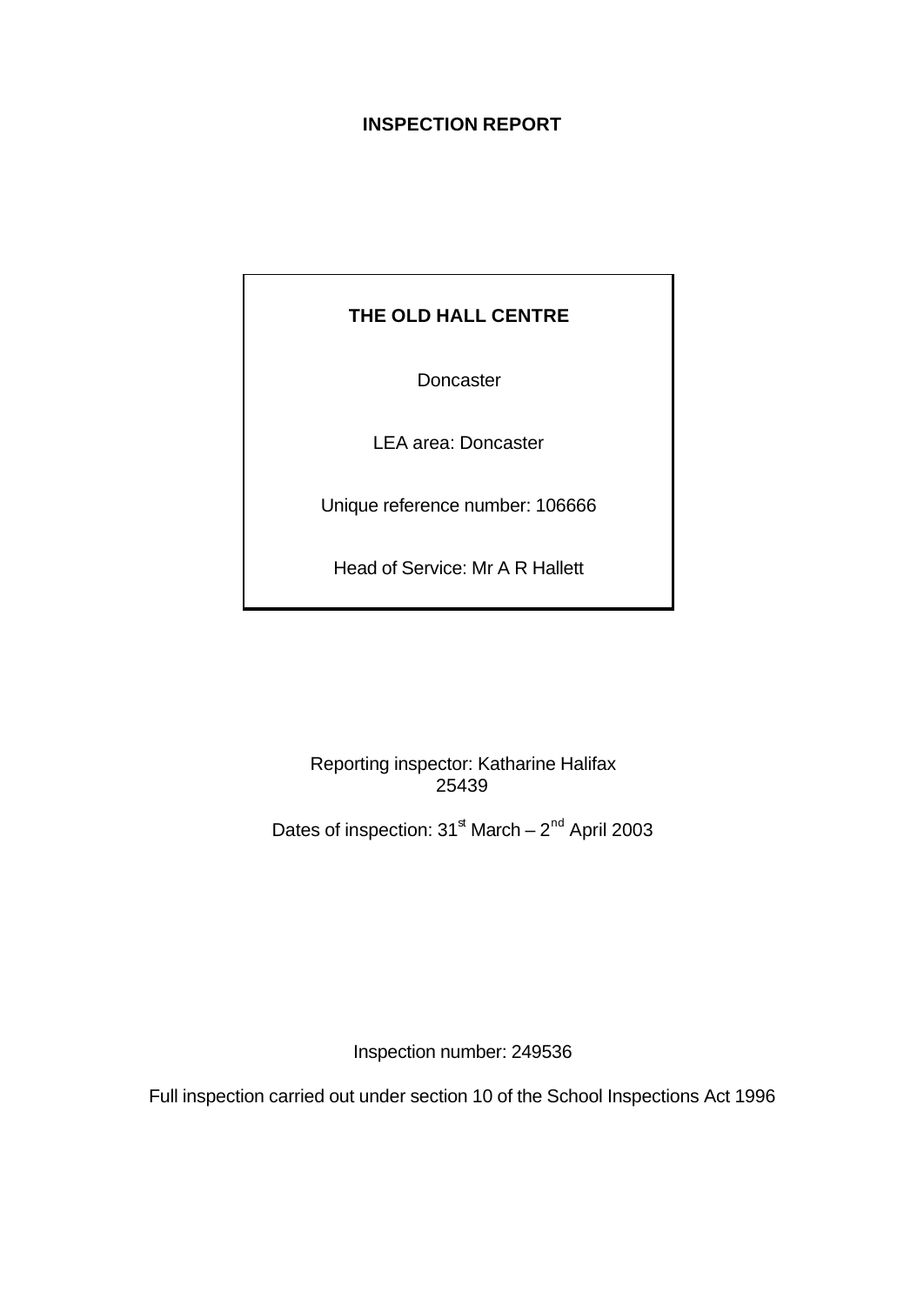## © Crown copyright 2003

This report may be reproduced in whole or in part for non-commercial educational purposes, provided that all extracts quoted are reproduced verbatim without adaptation and on condition that the source and date thereof are stated.

Further copies of this report are obtainable from the unit. Under the School Inspections Act 1996, the unit must provide a copy of this report and/or its summary free of charge to certain categories of people. A charge not exceeding the full cost of reproduction may be made for any other copies supplied.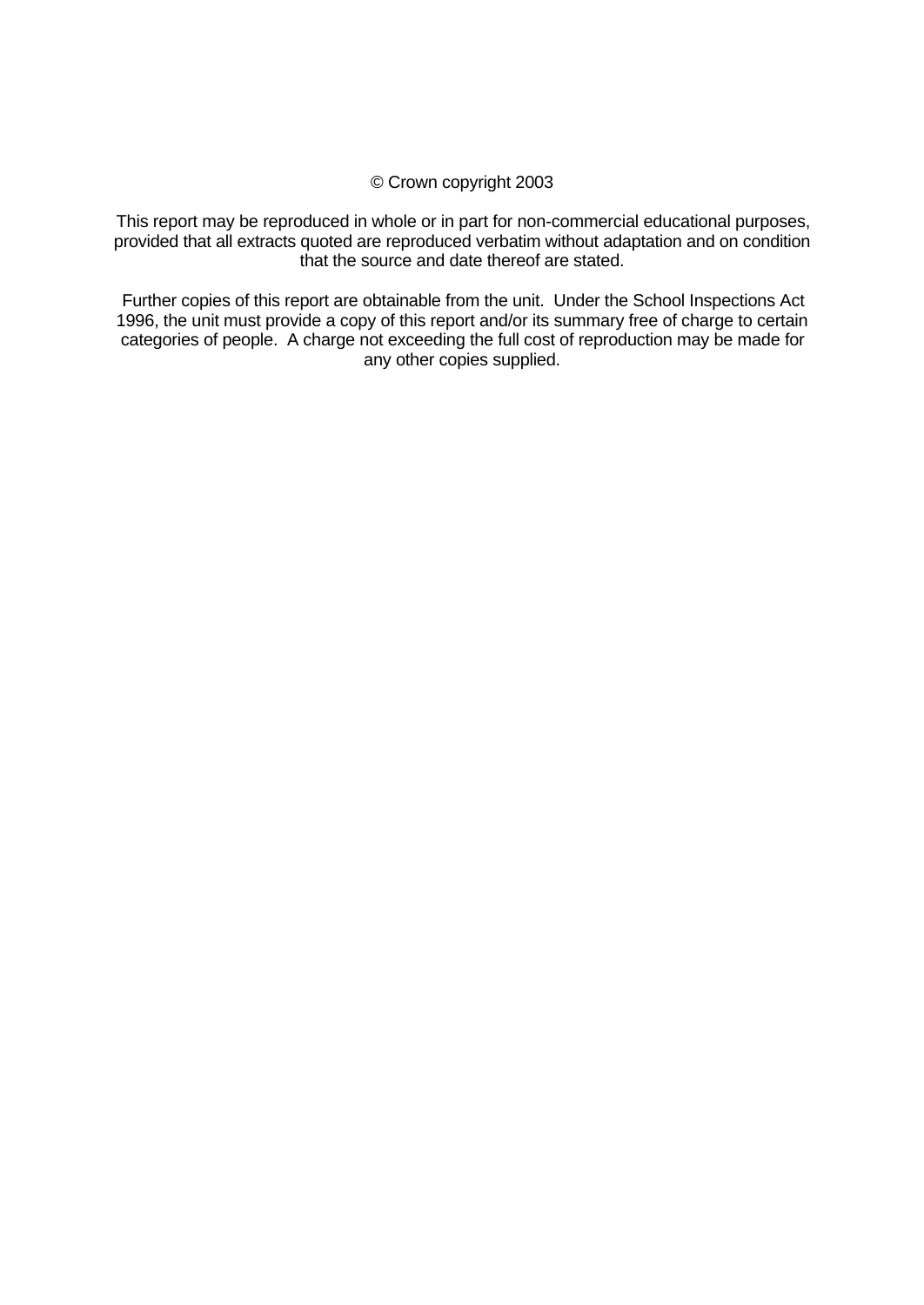# **INFORMATION ABOUT THE UNIT**

| Type of school:              | Community                                         |
|------------------------------|---------------------------------------------------|
| School category:             | Pupil referral unit                               |
| Age range of pupils:         | 7 to 11 years                                     |
| Gender of pupils:            | Mixed                                             |
| Unit address:                | <b>High Street</b><br><b>Bentley</b><br>Doncaster |
| Postcode:                    | DN5 0AA                                           |
| Telephone number:            | 01302 875653                                      |
| Fax number:                  | 01302 875653                                      |
| Appropriate authority:       | <b>Local Education Authority</b>                  |
| Name of responsible officer: | Mary Collins - Principal educational psychologist |
| Date of previous inspection: | <b>July 1997</b>                                  |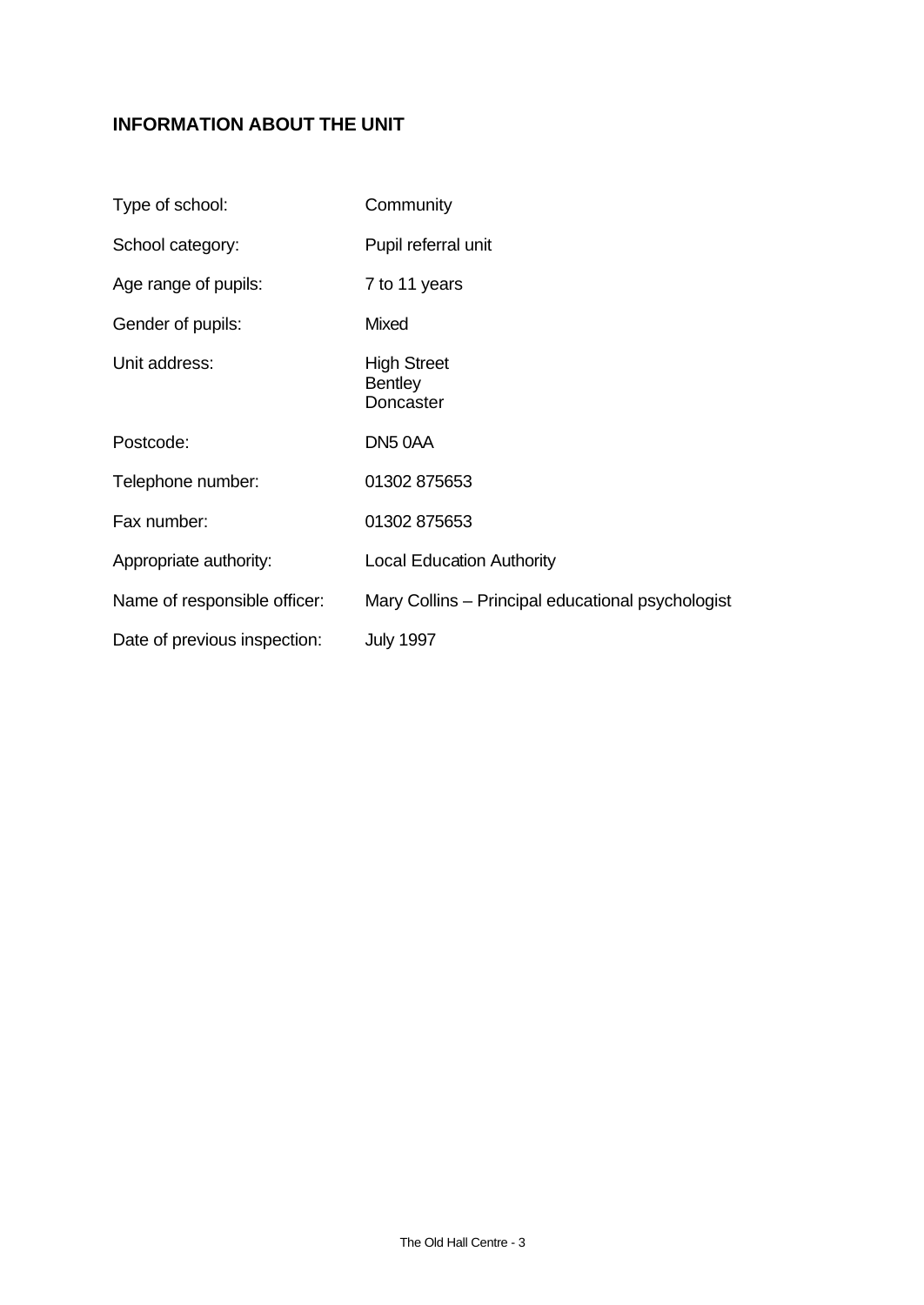# **INFORMATION ABOUT THE INSPECTION TEAM**

| <b>Team members</b> |                          | <b>Subject</b><br>responsibilities | <b>Aspect responsibilities</b>                     |                                                             |
|---------------------|--------------------------|------------------------------------|----------------------------------------------------|-------------------------------------------------------------|
| 25439               | <b>Katharine Halifax</b> | Registered inspector               | English<br>Art and design                          | The characteristics and<br>effectiveness of the unit        |
|                     |                          |                                    | Educational<br>inclusion                           | The unit's results and<br>pupils' achievements              |
|                     |                          |                                    |                                                    | Teaching and learning                                       |
|                     |                          |                                    |                                                    | Leadership and<br>management                                |
|                     |                          |                                    |                                                    | Key issues for action                                       |
| 11439               | <b>Jill Moore</b>        | Lay inspector                      |                                                    | Pupils' attitudes,<br>behaviour and personal<br>development |
|                     |                          |                                    |                                                    | Care for pupils                                             |
|                     |                          |                                    |                                                    | Partnership with<br>parents and carers                      |
| 10781               | <b>Bob Thompson</b>      | Team inspector                     | <b>Mathematics</b>                                 | Quality and range of                                        |
|                     |                          |                                    | Geography                                          | opportunities for<br>learning                               |
|                     |                          |                                    | <b>History</b>                                     |                                                             |
|                     |                          |                                    | Religious<br>education                             |                                                             |
| 2746                | Roy Lund                 | Team inspector                     | Science                                            |                                                             |
|                     |                          |                                    | Information<br>and<br>communicatio<br>n technology |                                                             |
|                     |                          |                                    | Design and<br>technology                           |                                                             |
|                     |                          |                                    | Special<br>educational<br>needs                    |                                                             |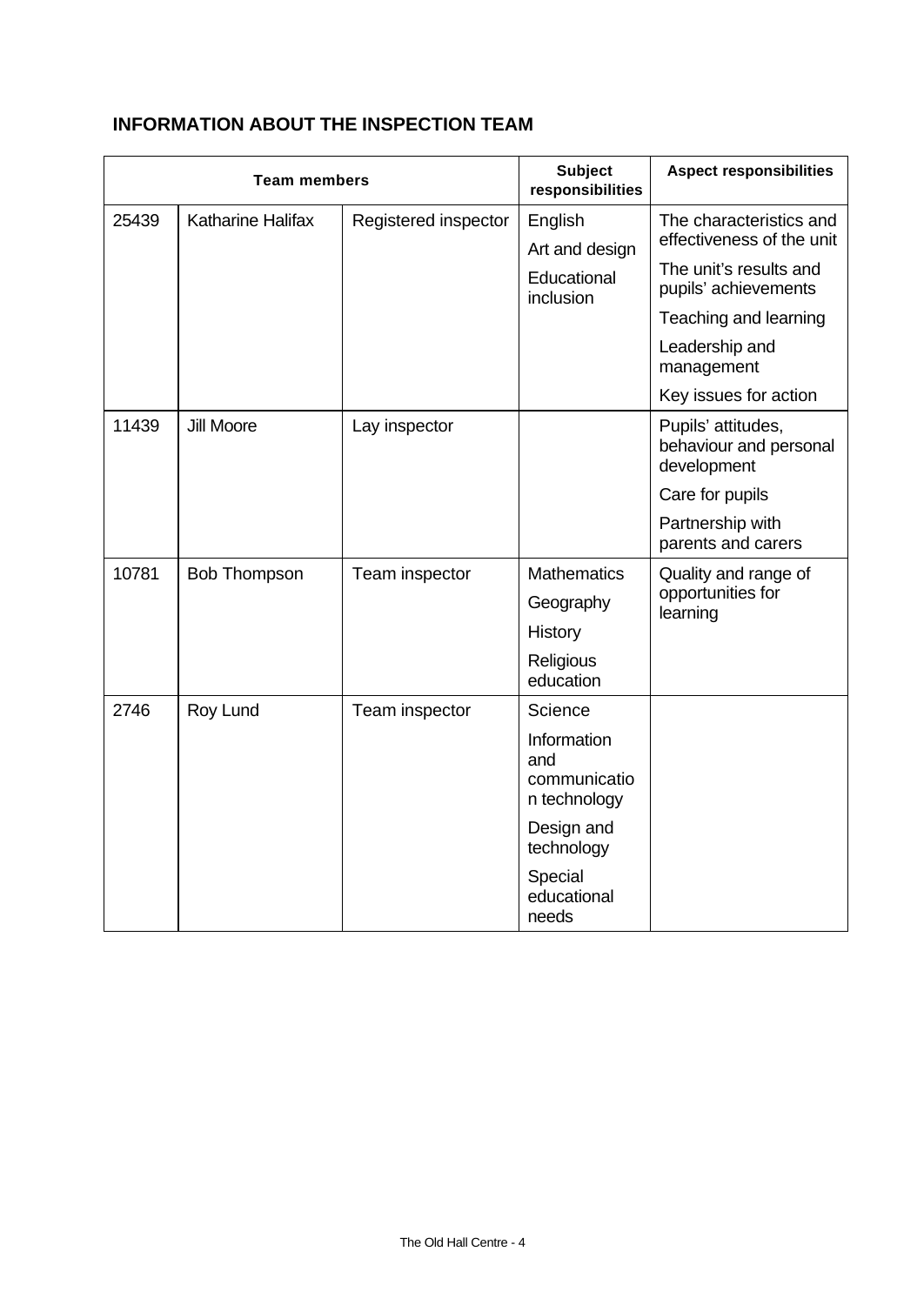The inspection contractor was:

*PkR* Educational Consultants Ltd 6 Sherman Road **Bromley** Kent BR1 3JH

Any concerns or complaints about the inspection or the report should be raised with the inspection contractor. Complaints that are not satisfactorily resolved by the contractor should be raised with OFSTED by writing to:

> The Complaints Manager Inspection Quality Division The Office for Standards in Education Alexandra House 33 Kingsway London WC2B 6SE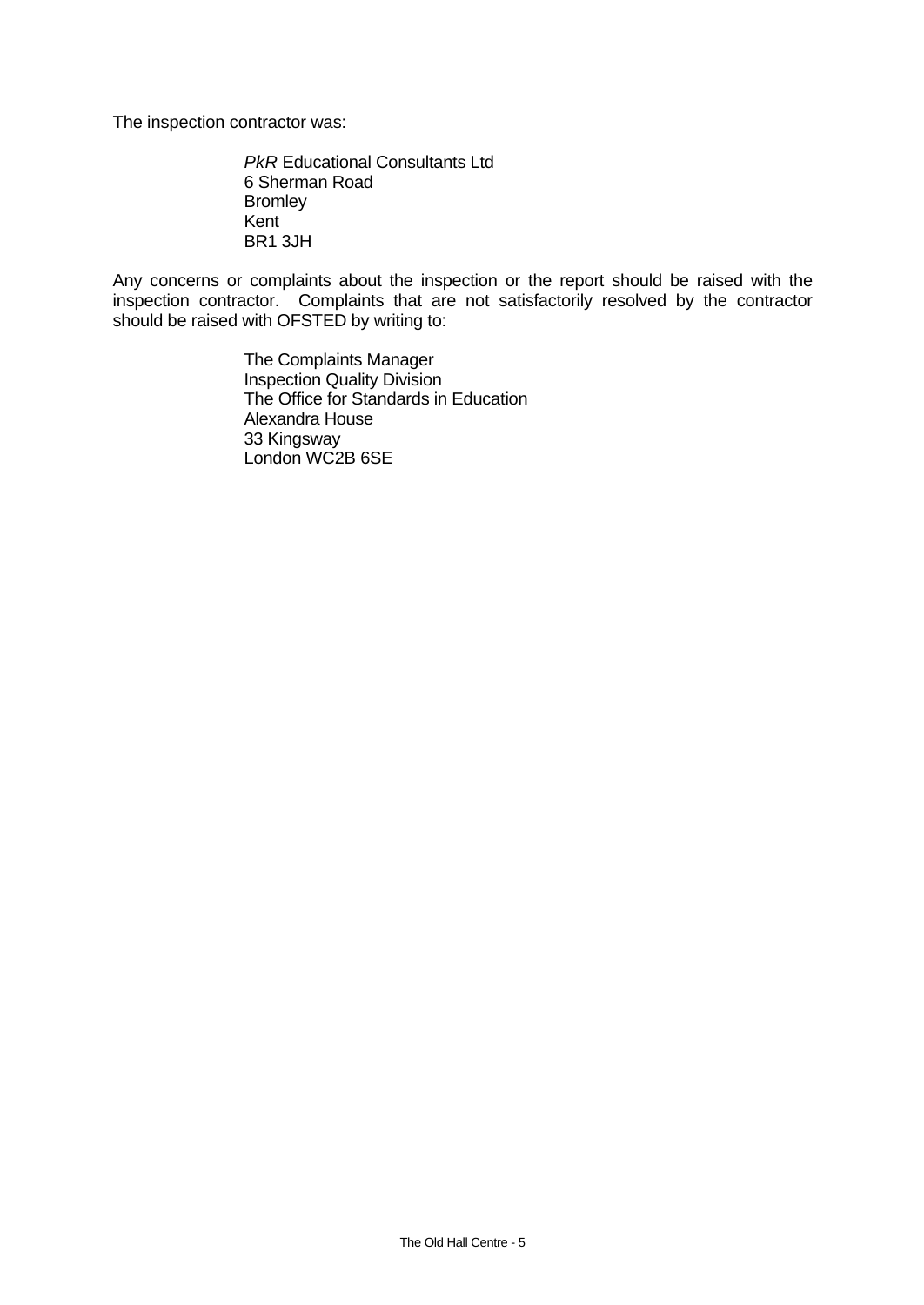# **REPORT CONTENTS**

|                                                                                                                                                                                                                                                                                                                                                            | Page |
|------------------------------------------------------------------------------------------------------------------------------------------------------------------------------------------------------------------------------------------------------------------------------------------------------------------------------------------------------------|------|
| <b>PART A: SUMMARY OF THE REPORT</b>                                                                                                                                                                                                                                                                                                                       | 7    |
| Information about the unit<br>How good the unit is<br>What the unit does well<br>What could be improved<br>How the unit has improved since its last inspection<br><b>Standards</b><br>Pupils' attitudes and values<br>Teaching and learning<br>Other aspects of the unit<br>How well the unit is led and managed<br>Parents' and carers' views of the unit |      |
| <b>PART B: COMMENTARY</b>                                                                                                                                                                                                                                                                                                                                  |      |
| <b>HOW HIGH ARE STANDARDS?</b><br>The unit's results and pupils' achievements<br>Pupils' attitudes, values and personal development                                                                                                                                                                                                                        | 11   |
| <b>HOW WELL ARE PUPILS TAUGHT?</b>                                                                                                                                                                                                                                                                                                                         | 15   |
| <b>HOW GOOD ARE THE CURRICULAR AND OTHER</b><br><b>OPPORTUNITIES OFFERED TO PUPILS?</b>                                                                                                                                                                                                                                                                    | 17   |
| <b>HOW WELL DOES THE UNIT CARE FOR ITS PUPILS?</b>                                                                                                                                                                                                                                                                                                         | 19   |
| <b>HOW WELL DOES THE UNIT WORK IN</b><br><b>PARTNERSHIP WITH PARENTS?</b>                                                                                                                                                                                                                                                                                  | 21   |
| <b>HOW WELL IS THE UNIT LED AND MANAGED?</b>                                                                                                                                                                                                                                                                                                               | 22   |
| WHAT SHOULD THE UNIT DO TO IMPROVE FURTHER?                                                                                                                                                                                                                                                                                                                | 25   |
|                                                                                                                                                                                                                                                                                                                                                            |      |
| <b>PART C: UNIT DATA AND INDICATORS</b>                                                                                                                                                                                                                                                                                                                    | 26   |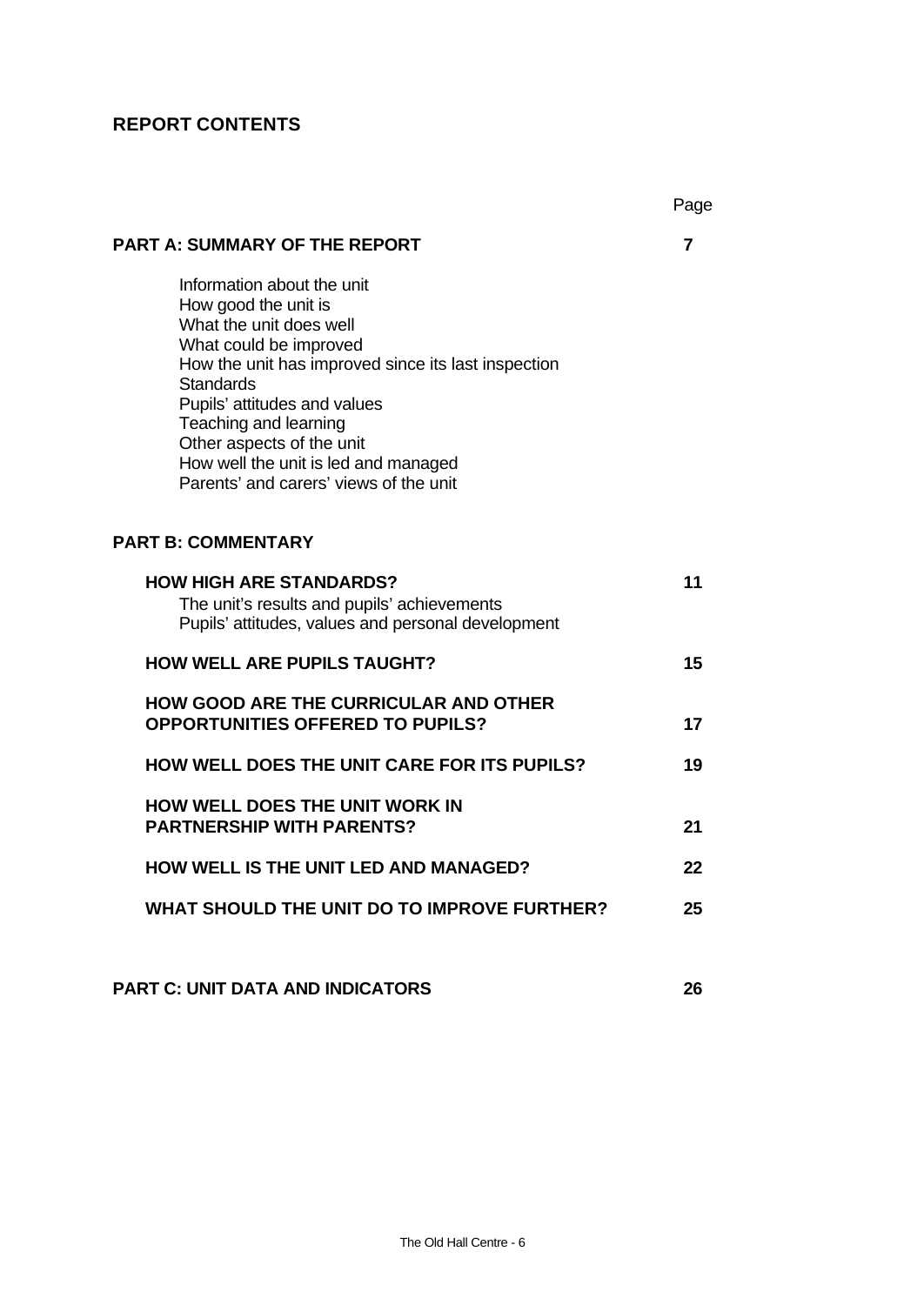# **PART A: SUMMARY OF THE REPORT**

## **INFORMATION ABOUT THE UNIT**

The Centre was previously known as Leger Way, becoming the Old Hall Centre in September 2001 when it moved to new accommodation. Until April 2002, pupils in Years 1 to 6 were educated together. At that time, provision for Foundation and Key stage 1 moved to another site 10 miles away, becoming a support service, working with pupils on the roll of mainstream schools to prevent exclusion. The Centre serves the whole of the town of Doncaster and is now for pupils in Years 3 to 6 who have been excluded, or who are at risk of exclusion from mainstream schools. With 20 pupils, the Centre is full and has a waiting list. There are more boys than girls. Most pupils attend for a total of 26 weeks. After 11 weeks, a programme is implemented to assist their return to mainstream education. At the time of the inspection, a high percentage of pupils were towards the end of their placement. All pupils have been identified as having special educational needs, almost all for emotional and behavioural difficulties. Of the current population, one pupil has a statement to address his behavioural need. All pupils are of white origin and all speak English as their main language. Pupils come from a mixture of privately owned and rented accommodation. The percentage of pupils receiving free school meals is high at 40%. Two pupils are looked after by the local authority. A new head of service, a senior educational psychologist, was appointed to post in January 2003 on the retirement of the previous headteacher. Prior to attending the Centre, most pupils have become disenchanted by education, being reluctant to learn. Some have irregular patterns of attendance. As such their attainment on entry is well below that expected of pupils of this age.

## **HOW GOOD THE UNIT IS**

This is a very effective unit being held in high esteem by primary school headteachers, parents, pupils, other professionals and officers of the authority. The quality of teaching is very good. Pupils make very good academic progress and very good improvement in their behaviour. This enables a high percentage to return to mainstream education. Though there have been significant changes in management, staff continue to work hard to make sure pupils get the best from their time in the Centre. The cost of educating each pupil is average for a unit of this type, enabling the Centre to provide very good value for money.

#### **What the unit does well**

- Teaching is very good and is reflected in pupils' learning.
- Pupils make very good academic progress, resulting in high standards for this population.
- Centre routines, very good relationships and the very high expectations of all adults enable pupils to make very good improvement in their attitude and behaviour.
- The provision enables a significant number of pupils to make a successful return to mainstream education.
- Provision for pupils' moral and social development enables them to become aware of their responsibilities, come to terms with their problems and become useful members of the community.

#### **What could be improved**

Some aspects of management need clearer definition and more rigour.

*The areas for improvement will form the basis of the action plan prepared by the local education authority.*

## **HOW THE UNIT HAS IMPROVED SINCE ITS LAST INSPECTION**

The Centre has made very good improvement since the last inspection in July 1997. Since that time staff have had to contend with many changes. The Centre has relocated and there has been a very recent change in leadership. Pupils in Years 1 and 2 are no longer taught in the Centre. The quality of teaching and learning has shown very good improvement which has resulted in improved standards and progress. In response to the key issues, teachers now match work carefully to pupils' abilities. This has had a significant impact on achievement. The move to new accommodation has remedied the shortfalls in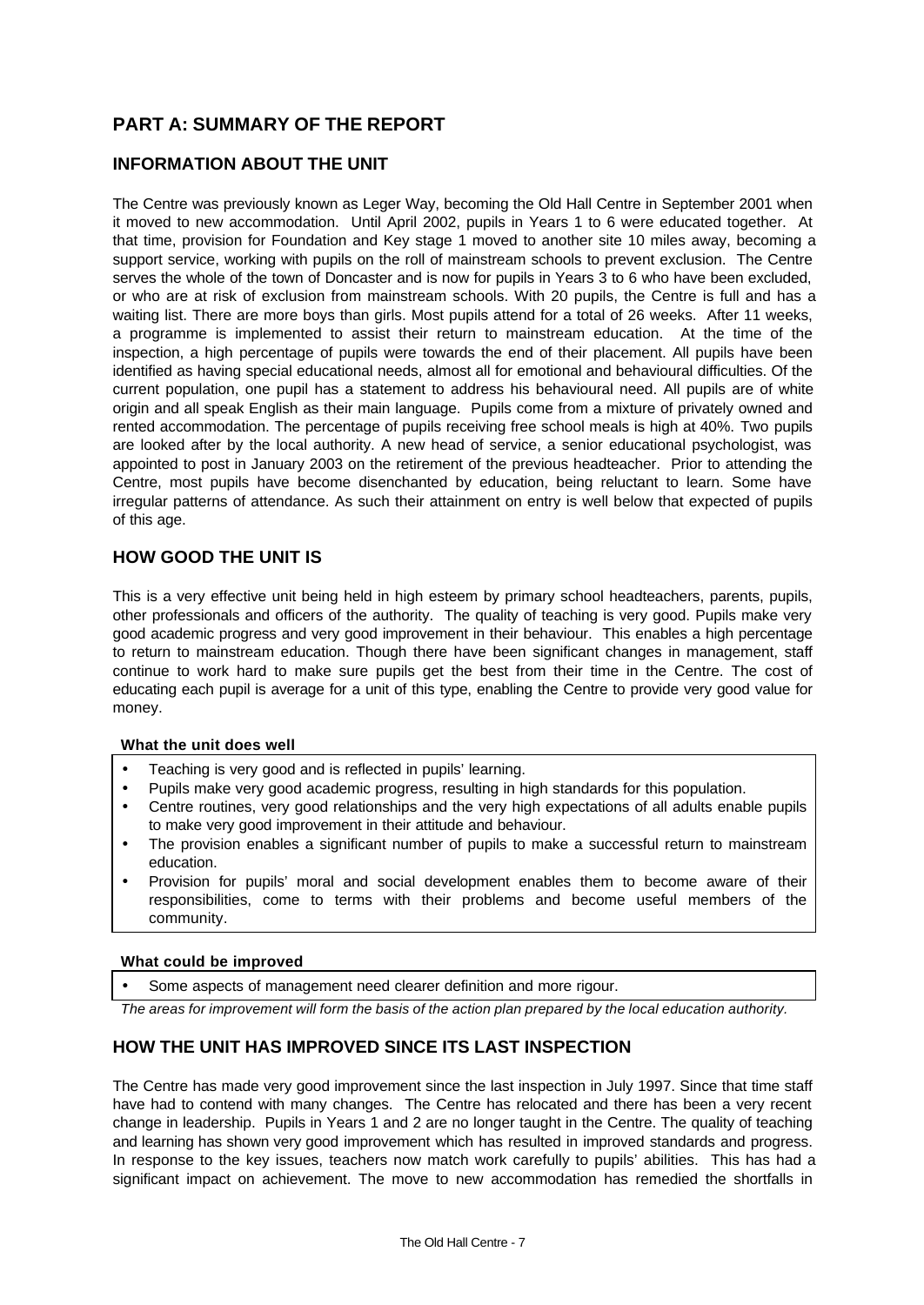classroom and toilet provision. Clerical staff have been appointed to allow teachers and the head to use their time more efficiently. The appointment of a science co-ordinator and the introduction of a new programme have given pupils experiences and success that equip them well for their return to mainstream school. Pupils have the opportunity to experience more creative activities, though they still have limited opportunities to improve their cultural awareness. Whilst resources for information and communication technology have improved, there is still insufficient software to support work in other subjects, for example, science and mathematics. The local education authority now has a rationale for setting the budget and plans for the long term. Officers and the management committee now monitor the effectiveness of the Centre. Managers and staff have the enthusiasm and the capacity to improve further whilst recognising the need for a period of stability.

## **STANDARDS**

The table summarises inspectors' judgements about how well pupils are achieving in relation to their individual targets.

| Progress in:                                                     | by Year 6 | Key            |   |
|------------------------------------------------------------------|-----------|----------------|---|
| English                                                          | A         | very good      | A |
| mathematics                                                      | A         | good           | В |
| science                                                          | A         | satisfactory   | С |
| personal, social and health education                            | A         | unsatisfactory | D |
| other personal targets set<br>at annual reviews or in IEPs*<br>. | Α         | poor           | E |

| Key            |   |
|----------------|---|
| very good      | А |
| good           | в |
| satisfactory   | C |
| unsatisfactory | D |
| poor           | F |

*Individual education plans*

Taking account of their previous attainment and special educational needs, pupils make very good progress and achieve very well in English, mathematics and science. Achievement is equally good in personal and social education and in art and design where pupils' performance is above that expected of pupils of this age. Pupils achieve well in history, geography and design and technology. All make very good progress towards targets in their individual education plans because teachers make reference to these in all lessons. Achievement in information and communication technology is satisfactory but limited by a lack of suitable software. There are no significant differences in the achievements of boys and girls. Attainment in mathematics is in line with that expected of pupils of this age. In English and science, pupils are marginally below.

| <b>Aspect</b>                             | <b>Comment</b>                                                                                                                                                                                                                                              |  |
|-------------------------------------------|-------------------------------------------------------------------------------------------------------------------------------------------------------------------------------------------------------------------------------------------------------------|--|
| Attitudes to the unit                     | Very good. Pupils make significant improvement in their attitude to<br>education. Most are keen to learn, producing a very good amount of<br>neatly presented work. They are proud to discuss their work.                                                   |  |
| Behaviour, in and out of<br>classrooms    | Very good. Pupils make very good improvement in their behaviour in<br>lessons, at meal times and at break time. There is a marked difference in<br>the behaviour of pupils new to the Centre and those who have been there<br>for a greater length of time. |  |
| Personal development and<br>relationships | Relationships between pupils and with adults are very good. Pupils<br>become more tolerant and learn to work together. Most are beginning to<br>use their initiative and take responsibility for their actions.                                             |  |
| Attendance                                | Good. Whilst some pupils have always had good attendance, others                                                                                                                                                                                            |  |

## **PUPILS' ATTITUDES AND VALUES**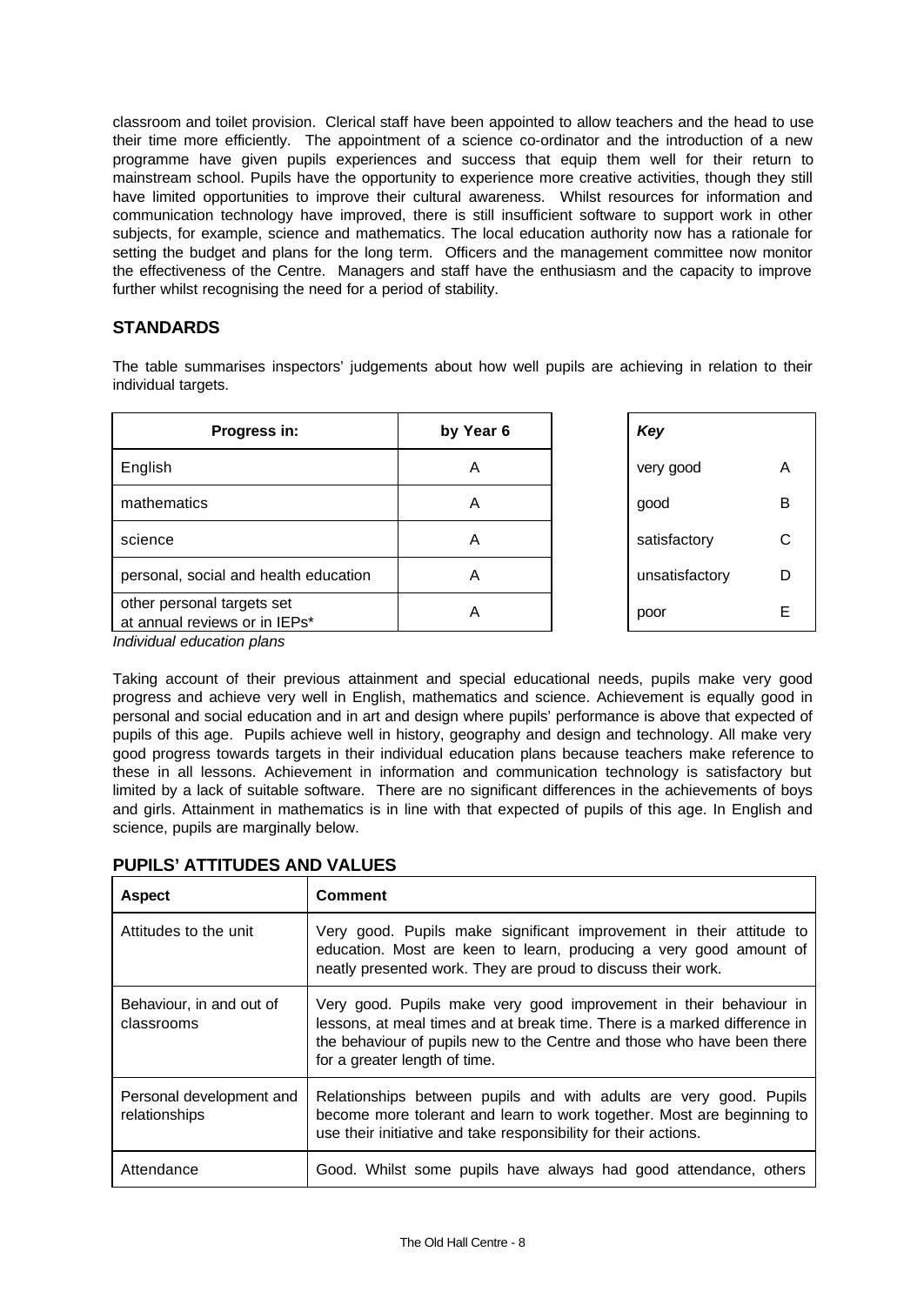| m<br><b>Very</b><br>improvement.<br>ור ז<br>m |
|-----------------------------------------------|
|-----------------------------------------------|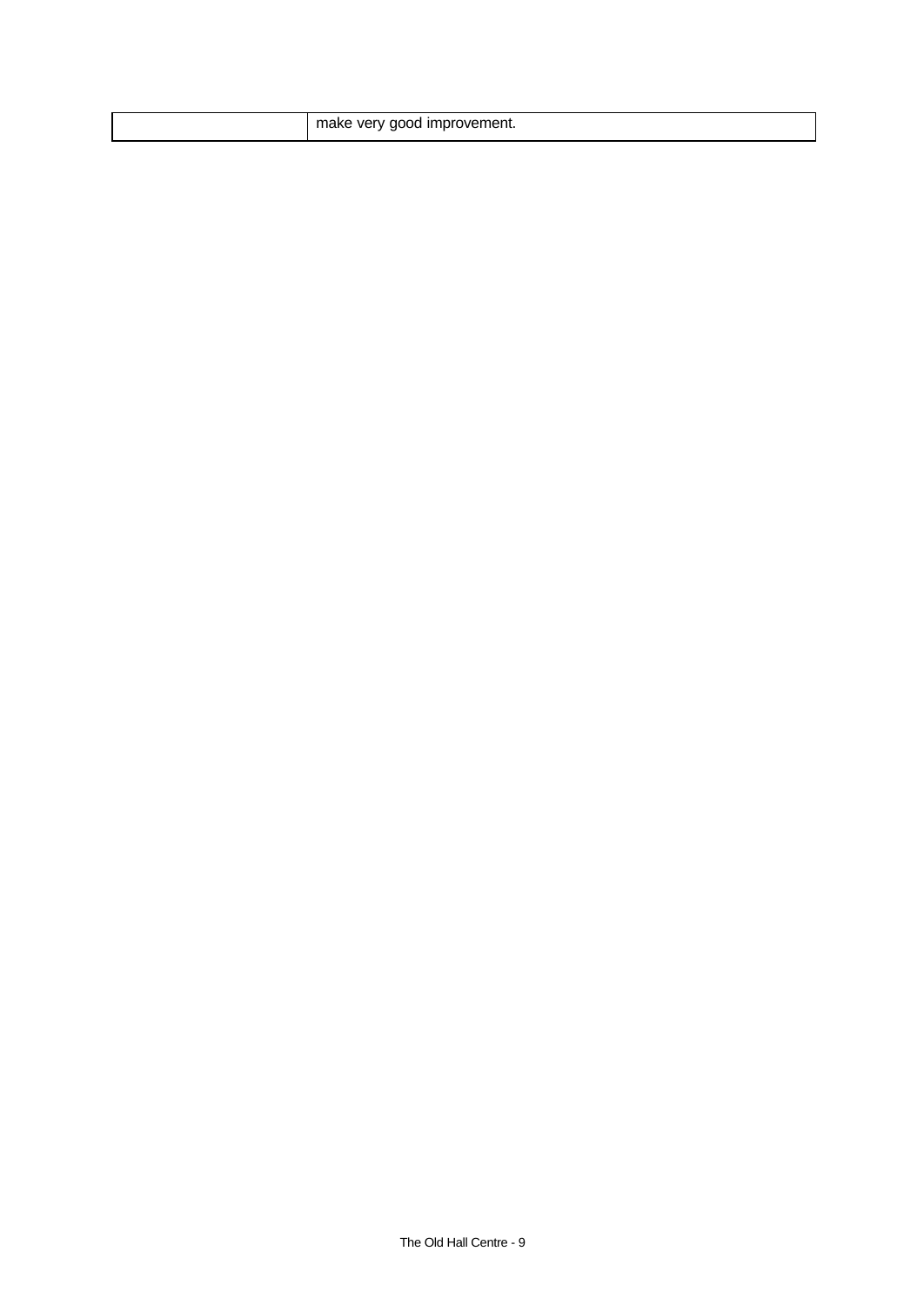## **TEACHING AND LEARNING**

| Whole unit: |  |
|-------------|--|
| Very good   |  |
|             |  |

*Inspectors make judgements about teaching in the range: excellent; very good; good; satisfactory; unsatisfactory; poor; very poor. 'Satisfactory' means that the teaching is adequate and strengths outweigh weaknesses.*

Very good teaching was seen in both classes. Teaching in English, mathematics, science, personal and social education, and art and design is very good, enabling pupils to make very good gains in the knowledge and skills they acquire. Pupils improve their numeracy and literacy at a very good rate because these are taught very well, with teachers providing numerous opportunities for them to improve these skills in all subjects. Teachers plan their work conscientiously, setting tasks that are challenging for pupils of all levels of attainment, thus meeting the needs of all pupils very well. All adults quickly establish very good relationships with pupils, giving them the confidence and willingness to learn and the desire to return to mainstream education.

| <b>Aspect</b>                                                                                        | <b>Comment</b>                                                                                                                                                                                                                                                                                                                                    |  |
|------------------------------------------------------------------------------------------------------|---------------------------------------------------------------------------------------------------------------------------------------------------------------------------------------------------------------------------------------------------------------------------------------------------------------------------------------------------|--|
| The quality and range of<br>the curriculum                                                           | Good. The emphasis on literacy and numeracy enables pupils to make<br>very good improvement in these areas. Whilst pupils in Years 5 and 6<br>take part in swimming lessons, others have no physical activity.                                                                                                                                    |  |
| Provision for pupils with<br>special educational needs                                               | Good. All pupils have suitable individual education plans. Those with<br>additional and more complex needs are supported well.                                                                                                                                                                                                                    |  |
| Provision for pupils'<br>personal, including<br>spiritual, moral, social and<br>cultural development | Good overall. Provision for pupils' spiritual development is good. Very<br>good opportunities are provided for pupils to extend their social and moral<br>understanding. Whilst good attention is given to pupils' appreciation of<br>their cultural heritage, they have too few opportunities to recognise and<br>understand cultural diversity. |  |
| How well the unit cares for<br>its pupils                                                            | Satisfactory overall. Staff know their pupils very well and are concerned<br>for their welfare. They provide very good day to day support. However,<br>some aspects of health and safety need attention.                                                                                                                                          |  |

# **OTHER ASPECTS OF THE UNIT**

Links with parents and carers are good. Staff work hard to involve parents in their child's learning.

## **HOW WELL THE UNIT IS LED AND MANAGED**

| <b>Aspect</b>                                                            | <b>Comment</b>                                                                                                                                                                                                                                                                                                                                            |  |
|--------------------------------------------------------------------------|-----------------------------------------------------------------------------------------------------------------------------------------------------------------------------------------------------------------------------------------------------------------------------------------------------------------------------------------------------------|--|
| Leadership and manage-<br>ment by the headteacher<br>and other key staff | Satisfactory overall. Both senior managers are new to their roles.<br>Nevertheless, in the short time in post, both have gained the respect of<br>other staff and are providing good leadership. Whilst key responsibilities<br>have been identified others need clarification. Management, though<br>satisfactory, needs tightening up in certain areas. |  |
| How well the management<br>committee fulfils its<br>responsibilities     | Satisfactory. The group meets regularly and individual members use their<br>professional knowledge well to help the unit. However, during the change<br>of leadership of the Centre and the change of chair of the group,<br>information has not always filtered through.                                                                                 |  |
| The unit's evaluation of its<br>performance                              | Good. Managers and staff know what they do well and what needs to be<br>improved. The principles of best value are applied well. Value is sought<br>when making purchases. Managers are committed to offering a quality                                                                                                                                   |  |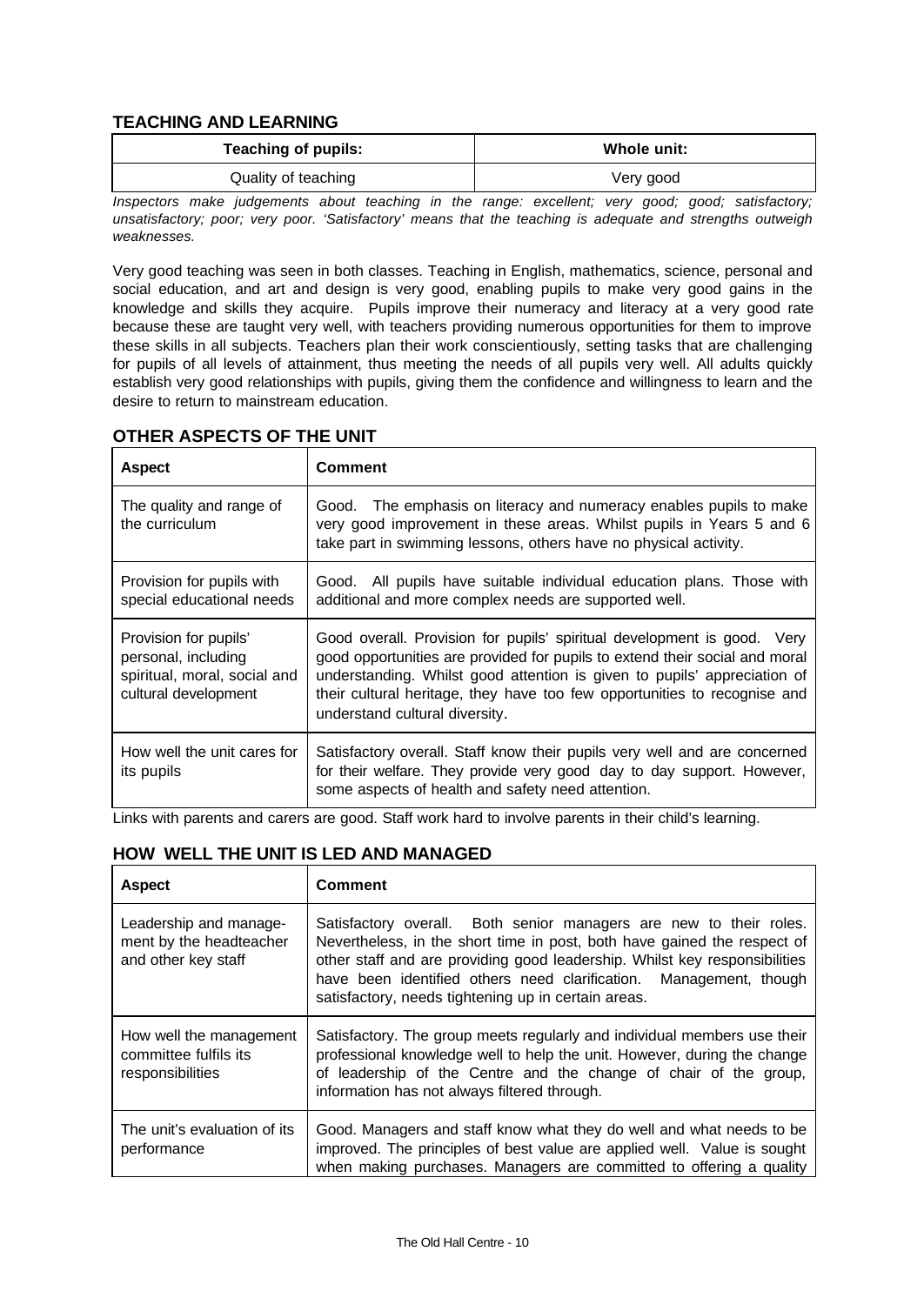|                                   | service. Whilst they seek the opinion of users of the Centre, this is done<br>informally.                                                                                                                                                                                                                                                             |  |  |
|-----------------------------------|-------------------------------------------------------------------------------------------------------------------------------------------------------------------------------------------------------------------------------------------------------------------------------------------------------------------------------------------------------|--|--|
| <b>Aspect</b>                     | <b>Comment</b>                                                                                                                                                                                                                                                                                                                                        |  |  |
| The strategic use of<br>resources | Good. Staffing, accommodation and resources are adequate for the<br>number of pupils and are used well for the teaching of all subjects.<br>Money is targeted effectively to improve standards and provision. Though<br>resources for information and communication technology have been<br>improved, they limit what can be taught in some subjects. |  |  |

## **PARENTS' AND CARERS' VIEWS OF THE UNIT**

| What pleases parents most                                                                          |                                                                                                                                                                                                                                                                                       | What parents would like to see improved |                                                                                                                                                    |  |
|----------------------------------------------------------------------------------------------------|---------------------------------------------------------------------------------------------------------------------------------------------------------------------------------------------------------------------------------------------------------------------------------------|-----------------------------------------|----------------------------------------------------------------------------------------------------------------------------------------------------|--|
| behaviour.<br>important and dealt with.<br>where they stand.<br>Parents feel very<br>them closely. | Staff are approachable and really care.<br>The improvement in their child's work and<br>Pupils are given a fresh start.<br>That health and behaviour are seen as<br>Discipline starts on day one so pupils know<br>well informed<br>about<br>progress and agree the Centre works with | $\bullet$<br>$\bullet$                  | Pupils do not have sufficient opportunity for<br>physical activity.<br>A few parents expressed concern about the<br>homework their child receives. |  |

The inspection team agrees with the strengths identified by the parents. In response to their concern, whilst older pupils go swimming, most have too few opportunities for physical activities. Homework is provided regularly by staff and contributes well to pupils' learning.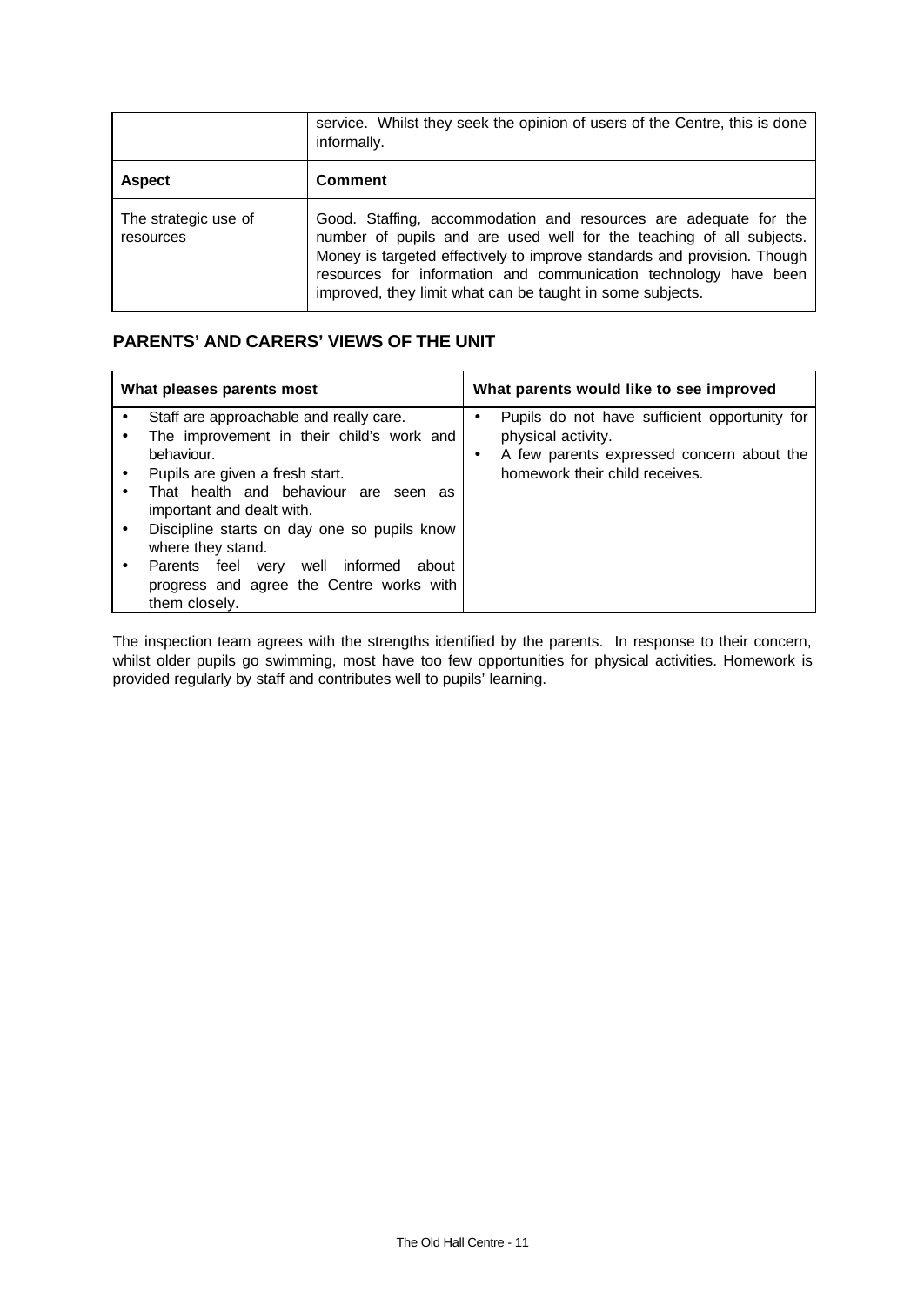## **PART B: COMMENTARY**

#### **HOW HIGH ARE STANDARDS?**

#### **The unit's results and pupils' achievements**

- 1. Prior to attending the Centre, most pupils have made little progress at their previous schools due to their behavioural difficulties and, in some cases, irregular attendance. Most have a negative attitude to learning. As a result attainment on entry is well below that expected of pupils of this age. Staff are very successful in settling most pupils and encouraging a very good attitude to work. This has a very positive effect on pupils' progress. Despite the Centre now catering for many pupils with extreme behaviour a high percentage continue to return to mainstream education.
- 2. Evidence from lessons, the scrutiny of work, teachers' records and from talking to pupils shows there is no significant difference in the achievement of boys and girls. All pupils, no matter what their individual special educational need, are making very good progress towards the targets in their individual education plans because teaching is focused on each individual pupil. Pupils who are looked after by the local authority mostly make progress comparable to their peers. On the occasions when this was not so, there was a suitable explanation for the behaviour that prevented learning.
- 3. Though standards in **English** are marginally below those expected of pupils of this age, achievement is very good because of the high expectations of teachers and the way they plan for pupils to improve their skills in other subjects. This is very good improvement since the last inspection when progress was judged to be steady. Pupils make very good progress in **speaking and listening.** Prior to attending the Centre, most have found it difficult to wait their turn to answer questions or have been unable to make sensible contributions to discussions. Within a very short time they recognise the need to take their turn, to make eye contact and to listen to others. Pupils improve their vocabulary and the way they speak because staff provide very good examples of how to do so. On most occasions, staff are not content with single word answers so pupils speak in phrases and sentences. They extend their vocabulary at a very good rate because specialist subject vocabulary, for example in science, is explained carefully. Discussions in personal and social education make a significant contribution to speaking and listening. In these lessons, staff give pupils time to think, so their contributions are considered and often very mature. Whilst pupils are given the opportunity to take part in role-play insufficient attention is paid to drama, especially linking it to set texts. Pupils use their skills to good effect on leaving the Centre when they prepare and deliver a speech at their leaving party.
- 4. Achievement in **reading** is very good. It is not unusual for pupils to make an improvement of a year or more in their reading age in less than three months. This is the result of an improved attitude to work, the structured way in which reading is taught, the successful adoption of the National Literacy Strategy and the use of texts that appeal to boys and girls. Through skilled teaching, pupils acquire a range of strategies to tackle new words and many develop an interest in books. They use their knowledge when reading new vocabulary in other subjects. For example, in science one pupil read the word 'vertebrae' by, as he phrased it, "breaking it down into chunks". Pupils of all levels of attainment read with increased accuracy and understanding. Higher attaining pupils read fluently and with expression. All pupils read a good range of fiction and non-fiction. When giving answers, most make reference to the text. When reading, poetry, for example higher attaining pupils give examples of alliteration such as '**d**escend **d**own, **d**own' and make reference to how words beginning with '**sh**' such as '**sh**ovelling' give the impression of the steam locomotive pulling the mail train.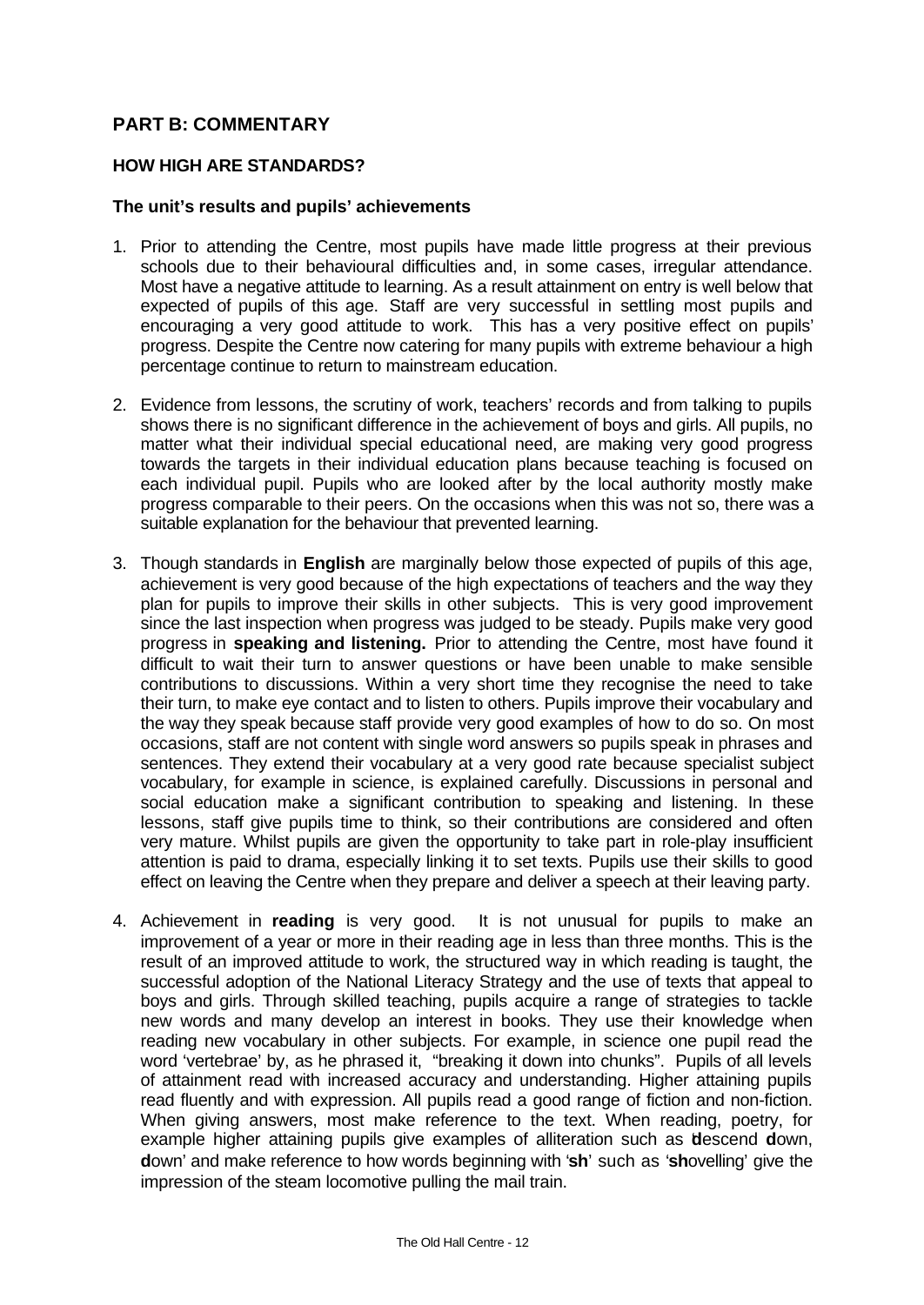- 5. Achievement in **writing** is equally very good. In addition to work in English, staff provide very good opportunities for pupils to write independently in other subjects. For example, arguments for and against drinking in personal and social education, sporting articles using desk top publishing, and an account of the Colombia space disaster as part of their science study of the earth and beyond. Pupils' writing is lively because teachers will not accept 'boring words' such as 'said', so pupils make their writing more interesting by using 'whispered' or 'squeaked'. Pupils improve their spelling at a very good rate because of the expectation that they will learn at least ten new words each week. Good improvement is made in grammar and punctuation with higher attaining pupils producing complex grammatically correct sentences. Pupils of all levels of attainment improve their handwriting with higher attaining pupils writing using a neat cursive script. Pupils make good use of new technology to draft and improve their work and when, for example, using persuasive writing to advertise their product, 'Crunchbowls'.
- 6. Achievement in **mathematics** is very good. Pupils make very good progress with some working at the level expected of pupils of this age. This is because of the very good use of the National Numeracy Strategy and the structured way the scheme is delivered, giving very good support to pupils. Coverage is closely linked to the work done in their mainstream schools, which is a distinct advantage when looking forward to full reintegration. Pupils use mathematical vocabulary with confidence and understand the connection between numbers. This is very good progress, mainly due to the high quality teaching pupils receive and the practical nature of lessons, which engage and interest pupils well. Pupils show a very good understanding of co-ordinates, angles and movement relating to position. They know the points of a compass and turn clockwise and anti-clockwise. Most understand half a turn is 180 degrees, and a quarter turn is a right angle of 90 degrees. By Year 6, pupils use numbers with great confidence. They double and halve numbers including decimal numbers. Their oral, mental work is very good and they give very good explanations of their workings. Girls perform as well as boys and all make equally good progress. Pupils use their mathematical skills well in other subjects, such as weighing in food technology and time lines in history. Though some use is made of new technology, a lack of suitable software limits what pupils do.
- 7. Though standards in **science** are below those expected, pupils' achievements are very good. This is of very good improvement since the last inspection when progress was unsatisfactory. Much of the improvement is attributable to the appointment of a science co-ordinator, a carefully planned programme and the opportunity for pupils to undertake far more investigative work. Consequently, pupils improve their knowledge and confidence in learning about living things, materials and their properties and physical processes at a very good rate. Standards in investigative work are good. During one lesson, pupils investigating how different conditions influence evaporation were able to predict what might happen if, for example, a beaker of water was left on the window ledge in sunlight and another in the shade. They know that one factor should be investigated at a time, and discuss why their test is fair with considerable insight and maturity. Pupils are mindful of health and safety at all times. Pupils of all levels of attainment develop their literacy skills well through reading for information and writing reports. Their written recording for all is neat, tidy and well presented. Speaking and listening skills are used very well, especially in the use of scientific terminology, when answering questions and in discussions. Pupils extend their mathematical understanding well when estimating and measuring changes. Although some use is made of information and communication technology to search for facts, insufficient use is made of new technology to enable pupils to access the planning and recording of investigative work. Increased skills in scientific method and knowledge enable pupils to grow in confidence and this stands them in good stead when they return to their mainstream schools.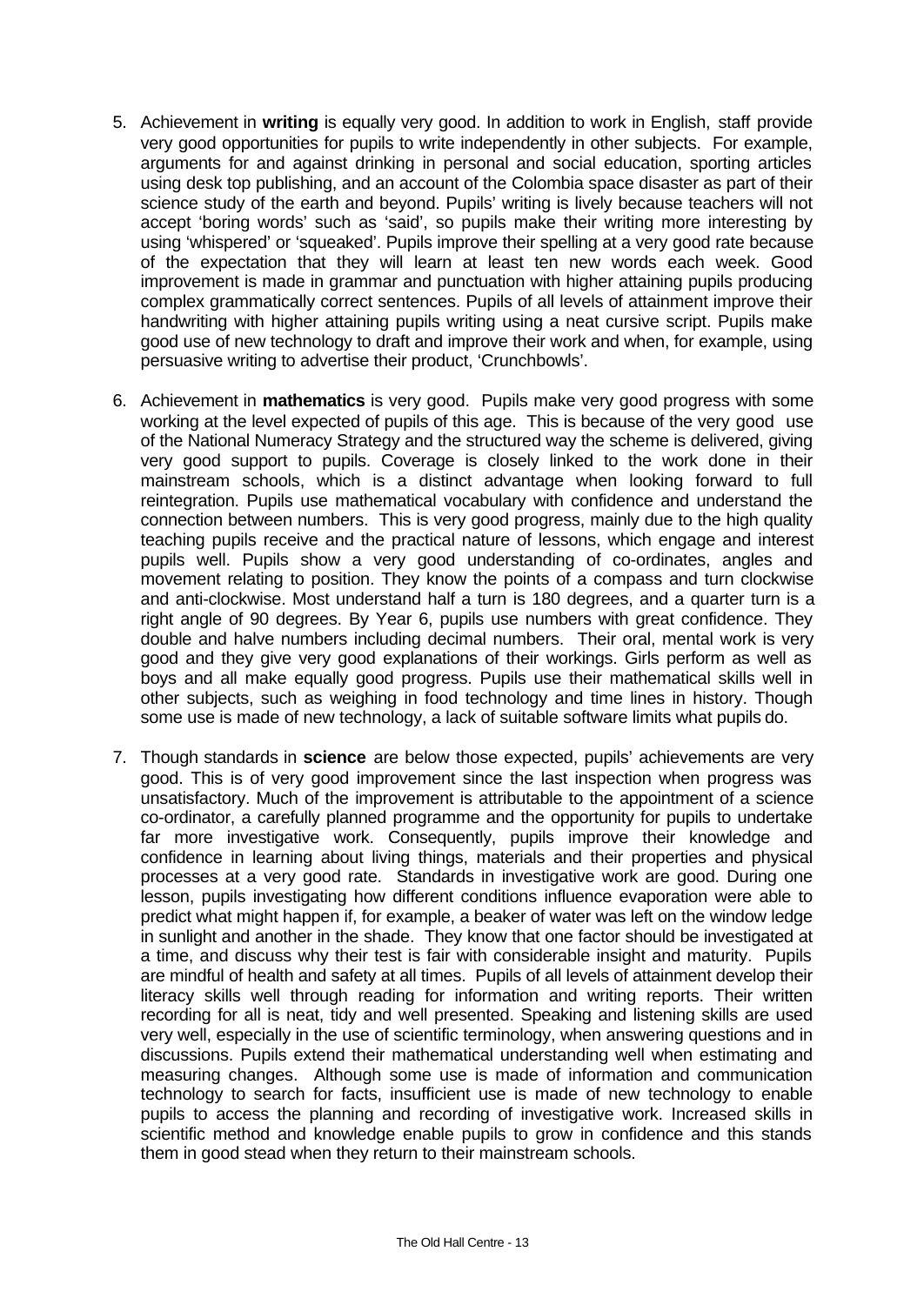- 8. Achievement in **art and design** is very good. Standards are above those expected of pupils of this age because of enthusiastic teaching, the progressive development of skills and the opportunity to work using a wide range of media. This is very good improvement since the last inspection when pupils were deemed to have too few opportunities for creative development and their attainment was judged to be well below average. Pupils of all levels of attainment make very good improvement in their observational skills through activities such as 'still life' studies setting up their composition and looking at the size, shape, colour and relationship. Similarly when extending pictures of, for example, a car or autumn leaves they take great care to blend and grade colours to achieve the exact shade. Resources are used very effectively to help pupils achieve highly. For example, different grades of pencil and very fine brushes are available for pupils enabling them to create detailed, delicate representations of spring flowers. Pupils improve their literacy because teachers expect them to find out information, for example, when producing work on perspective in the style of L S Lowry, or research to discover why dinosaur skulls and claws are different shapes. Similarly, mathematical knowledge is increased as pupils discuss the proportions of the face to enable them to site the features in the correct position. A small amount of work has been produced using computer design, but this is an area for development.
- 9. At the time of the last inspection, there was no systematic development of pupils' skills in **information and communication technology** and progress was unsatisfactory. The situation has improved with all pupils now being taught discrete lessons and using new technology in other subjects. Though some high quality work has been produced using computers for word processing, achievement overall is satisfactory because the development of skills in other aspects of the subject is informal and not an integral part of teaching and learning. As at the time of the last inspection, pupils' progress continues to be limited by the small number of computers, a lack of access devices and peripherals, such as keyboard overlays and notepads, and a shortage of relevant software for subjects such as mathematics and science. Nevertheless, pupils have a good understanding of basic word-processing. They correct letters, change the size and style of fonts, use drop-down menus and dialogue boxes and save and print their work. Some use commercial programmes to insert art into the text. Higher attaining pupils store and retrieve information, and find and store images and information from the Internet. Pupils' knowledge and skill using control technology and modelling are limited. During the inspection, pupils used digital images very effectively to compare their features on selfportraits.
- 10. **History, geography and religious education** are taught through topics. Pupils achieve well and make good progress. Achievement is good because of the high quality teaching and the interesting choice of topics. By Year 6, pupils have good knowledge of polar explorers. They know that Robert Falcon Scott reached the South Pole in January 1912, but unfortunately was beaten in his race to the Pole by Roald Amundsen. Pupils are aware of the animals that live in these remote areas. They know that some are only found at the Arctic and some only at the Antarctic, whilst some animals live in both areas. Their knowledge of people who live in these areas such as Inuits, also known as Eskimos, is good. They confidently describe how the Inuits use kayaks and skidoos to move. In religious studies, pupils show a good knowledge of the parables, and the teachings of Jesus. Pupils know they can use different source materials such as books, newspapers, photographs, the Internet and interesting objects to find out more about the past and how others live. They improve their literacy well in these lessons by reading information in books and newspapers and through writing accounts such as a diary recounting the life of a Victorian child and a letter of complaint about the working conditions of Victorian children.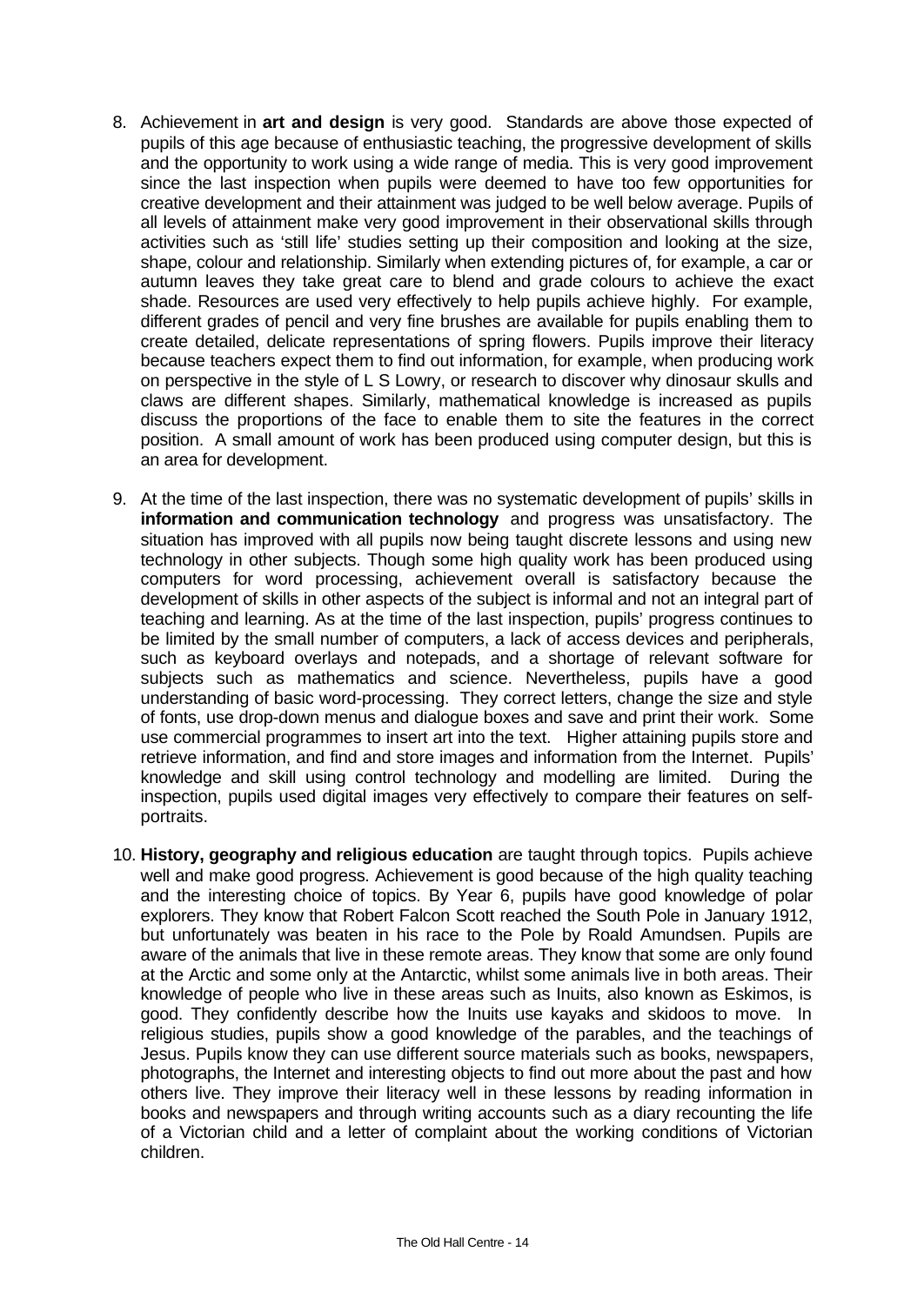- 11. Achievement in **design and technology** is good. Pupils have produced high quality nesting boxes and attractive mirrors. They describe the materials they have used and how they assembled their products. They confidently talk about the methods they have used to join materials and what they found difficult. Whilst good attention was paid to the making process, in these cases insufficient emphasis was placed on the design and evaluation. Pupils have used their imagination well to design machines to re-cycle left over Easter eggs. Those in Year 6 made very good gains in their personal development as they worked in groups making a board game, deciding the objectives and rules and agreeing on colour, size and shape. In **food technology,** pupils have produced small cakes, biscuits and cereal bars. All talk confidently of the ingredients they have used and sequence the steps they have taken.
- 12. Pupils' achievements in **personal, social and health education** are very good and above those seen of pupils of this age in mainstream education. The effectiveness of the programme is clearly seen in the personal development of pupils. The longer they have been in the Centre, the greater their progress. Pupils are aware of the effects of drugs, how to say 'no', how to deal with bullying, and why people bully. They begin to interact with others, use appropriate language and show respect. During personal and social education lessons, they learn strategies to help them to cope with problems and manage their own behaviour. Pupils begin to understand why it is important to manage their anger. Their advances in understanding of a wide range of personal, social, moral and health related issues are very good. They achieve, through very good teaching and a wellplanned programme, an understanding of issues about which they knew little and had little concern before attending the Centre. As a result they demonstrate very good attitudes in all lessons and tackle some difficult questions with maturity, for example, relationships, prejudice and morality.

## **Pupils' attitudes, values and personal development**

- 13. Pupils' attitudes, behaviour, and relationships are now very good and a strength of the Centre. This is a marked improvement since the last inspection. Pupils are enthusiastic and interested in what they do and understand the impact of their actions on others. They respond very well to the staff's high expectations for work and good behaviour, and benefit significantly from their limited time at the Centre. Attendance is good. For some this is a significant improvement. Many pupils at the time of the inspection were reaching the end of their time at the Centre. A notable difference was seen in the attitude and behaviour of pupils who were new at the time of the initial visit by the inspectors, to the time of the inspection three weeks later. Most recognise the difference the Centre has made to their lives, commenting, "I am a better, calmer person than I was when I came here" and acknowledging, "Though I have enjoyed my time here, I will not be back because I am good now".
- 14. Most pupils concentrate well, and minds that wander respond rapidly to the very good classroom management by all adults. They respond positively to the quiet expectation that they will succeed and co-operate well. Pupils are encouraged to think for themselves which helps them develop strategies that enable them to reintegrate successfully back into their mainstream schools. Pupils are keen to demonstrate their knowledge, answering questions with enthusiasm. In discussions, they take turns and listen to each other's points of view, for example when predicting how they think a story might end. In practical work, pupils work well in pairs or as part of a group, for example, measuring and monitoring water levels as part of a science investigation into evaporation.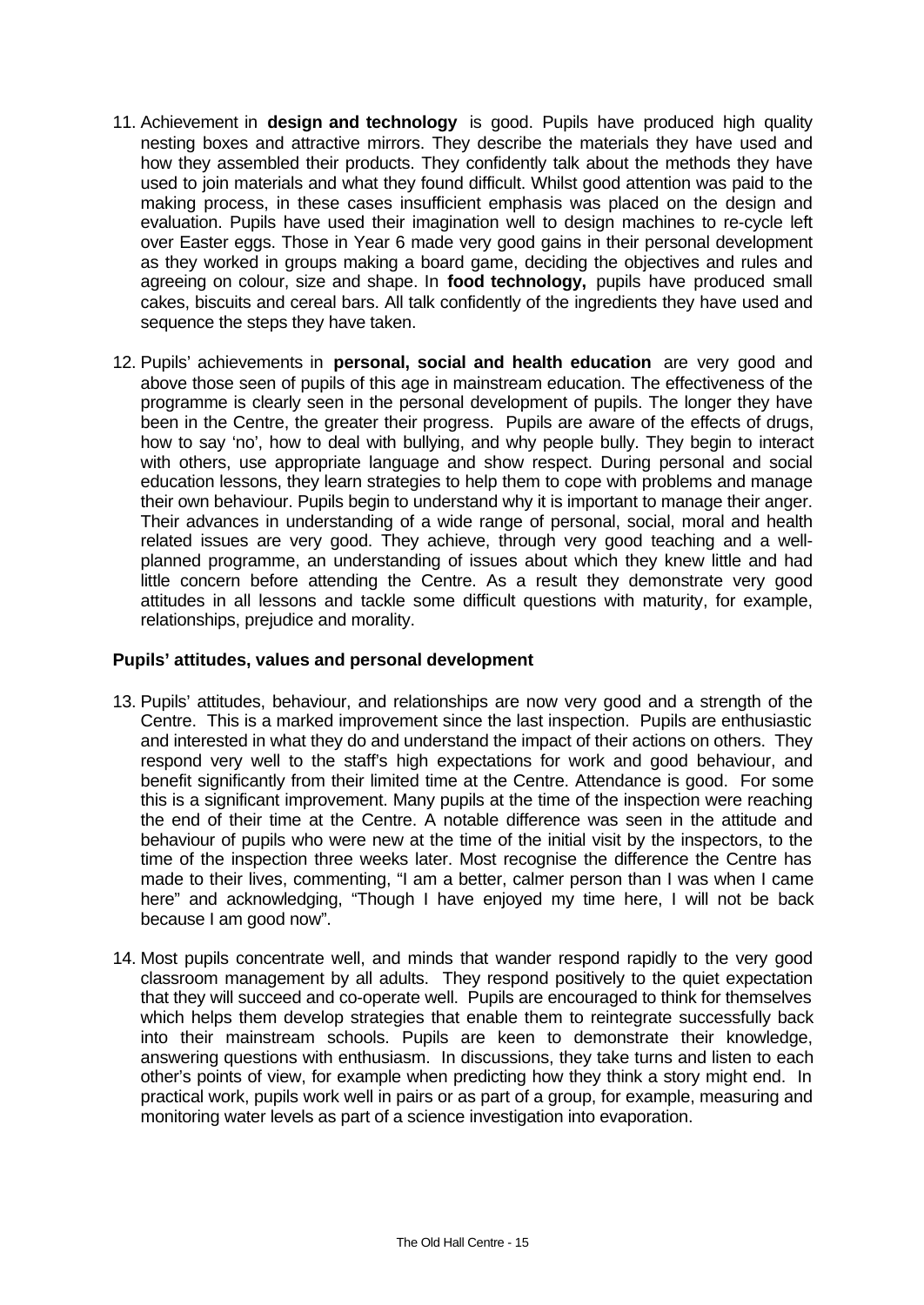- 15. The Centre performs as an orderly community because of the very good relationships between staff and pupils. Most pupils enjoy their lessons, learn to face up to their problems and quickly begin to understand how to improve. They understand the structured approach to which they are expected to conform, quickly adapting to routines and procedures. This enables them to benefit right from the start from what is on offer. Bad behaviour is not tolerated and the immediate sanctions employed by staff ensure that this is quickly understood. With the co-operation and agreement of parents the response to poor behaviour or defiance is immediate. As a result parents attending the meeting prior to the inspection reported that the withdrawal of privileges and staying behind after school had a profound effect on making their child realise the need to conform and behave appropriately.
- 16. Though many pupils arrive at the Centre with a history of bullying, no incidents of oppressive behaviour were seen. Similarly, there was no evidence of pupils trying to score points off each other or to make each other feel small. As a result of this, all pupils, whatever their needs, feel secure and supported. Whilst most pupils make very good improvement, a very small number find this difficult and exhibit extreme behaviour. Where behaviour poses a threat to the safety of others, staff use the final sanction of short fixedterm exclusion. The number of exclusions is low for a unit of this type with most being attributable to one or two pupils, one of whom it has been necessary to exclude permanently.
- 17. Though pupils are closely supervised at all times, many examples were seen of pupils thinking for themselves, happily co-operating with each other and taking responsibility for their learning. Through work in personal and social education they adopt a mature approach to conflict observing, for example, "Don't let's fall out, let's talk". Pupils enjoy the opportunities to applaud the efforts of their peers and respond well to praise. They treat equipment, such as computers and expensive art equipment, with respect and try to help others, by, for example, helping a low attaining pupil to insert images into a piece of text.

## **HOW WELL ARE PUPILS TAUGHT?**

- 18. During the inspection, teaching and learning was never less than good, being very good in over two thirds of the lessons. This is a very good improvement since the last inspection when some unsatisfactory teaching was observed and no teaching was better than good. Teachers are very skilled in using academic achievement to raise self-esteem and confidence. Professional training has resulted in teachers being more confident and in providing work which takes account of prior attainment and is demanding for all ability levels. The appointment of a talented teacher and dedicated support assistants has brought additional enthusiasm to the staff and made a significant contribution to the quality of teaching and learning.
- 19. Staff are successful in creating a quiet, purposeful environment which is conducive to learning. They set their classrooms out prior to the start of each lesson so pupils settle quickly to work as soon as they arrive without any fuss. Hence valuable learning time is not lost. Equipment is readily to hand so pupils have no excuse for leaving their seat or the temptation to cause mischief. All adults have very high expectations of behaviour and academic achievement. Consequently pupils strive to meet the challenge and pupils of all levels of attainment have produced a very good volume of neatly presented work. Pupils take pride in the presentation of their work. If they make a mistake, whereas previously they would have scribbled on their work, torn it up or thrown a tantrum, now they cope well neatly ruling through the error or spelling mistake and writing the correct word at the side. Staff value pupils' work so in turn pupils grow in confidence realising they have much to offer.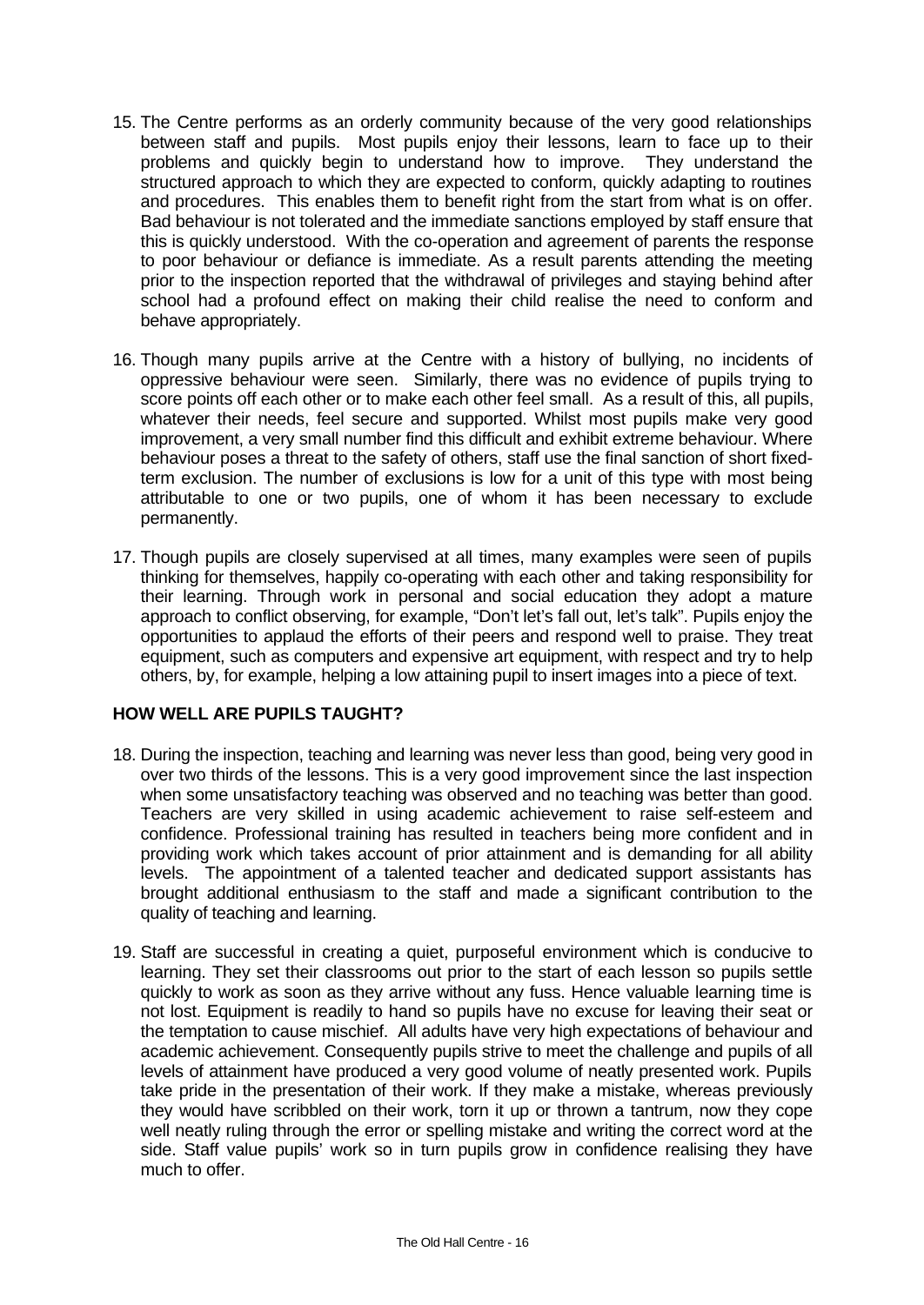- 20. Lessons are very well planned taking account of all levels of attainment. At the time of the previous inspection, individual lesson plans focused on opportunities for pupils to improve their behaviour at the expense of suitable academic activities. The focus is now on academic targets whilst still providing for pupils to improve and manage their behaviour. This results in very good achievement as well as improved behaviour. Teachers ensure that tasks are carefully matched to each pupil's ability and sufficiently demanding to provide for very good progression in the knowledge and skills they acquire. Great care is taken to ensure continuity in pupils' learning as they gradually reintegrate into their mainstream school, especially when pupils are away from the Centre for three days each week.
- 21. All lessons have a good structure. All start with a clear outline of what will be taught so pupils understand what they will learn. Staff are good at encouraging pupils to recall previous knowledge, which varies considerably because of differing experiences in a number of schools. Brisk, well-timed changes of activities help sustain the interest of pupils who have previously found concentration difficult. Praise, encouragement and humour are used effectively to gain pupils' confidence and to strengthen relationships. This was evident in an English lesson using the text 'A Funny Thing' when pupils gave imaginative reasons for the voice coming out of a post box.
- 22. All adults use questions well to ascertain pupils' understanding and to further their knowledge. Conscious of the few girls, staff ensure questions are targeted equally to boys and girls and to pupils of differing abilities. Teachers ask 'why' and 'how' to make pupils think and reason their answers. This was so in science when pupils made very good gains in their knowledge of evaporation because the teacher kept asking "what if", which pupils answered with ingenuity and enthusiasm whilst drawing on their previous knowledge of materials and their properties. Equally, pupils made good progress in their understanding of how to insert pictures into text in information and communication technology because of skilled questioning. After a short while, pupils were sufficiently confident to instruct others in the activity. Teachers know their pupils very well, pausing and allowing them time to answer, rather than rushing on to the next point. Pupils appreciate this, respond well, and are not afraid to answer knowing that staff will support and encourage them. On occasions, when pupils give an incorrect answer, staff sensitively explain why their response is not correct thus enabling pupils to cope and not to expect success all the time.
- 23. Support staff are used very effectively and make a significant contribution to pupils' learning. Individual skills in art and food technology are used to very good effect and make an important contribution to standards. Pupils receive high levels of personal support and attention from all staff. Teachers and support staff work very well together and this has a positive effect on the smooth running of lessons, enhancing the progress pupils make. Alongside teachers, support staff give pupils confidence but know when to stand back to encourage independence. Pupils persevere even when they find activities hard, knowing that they can ask politely for help if things get too difficult. Teachers and support staff show endless patience, readily repeating instructions and information to make sure pupils of all levels of attainment have a full grasp of new learning.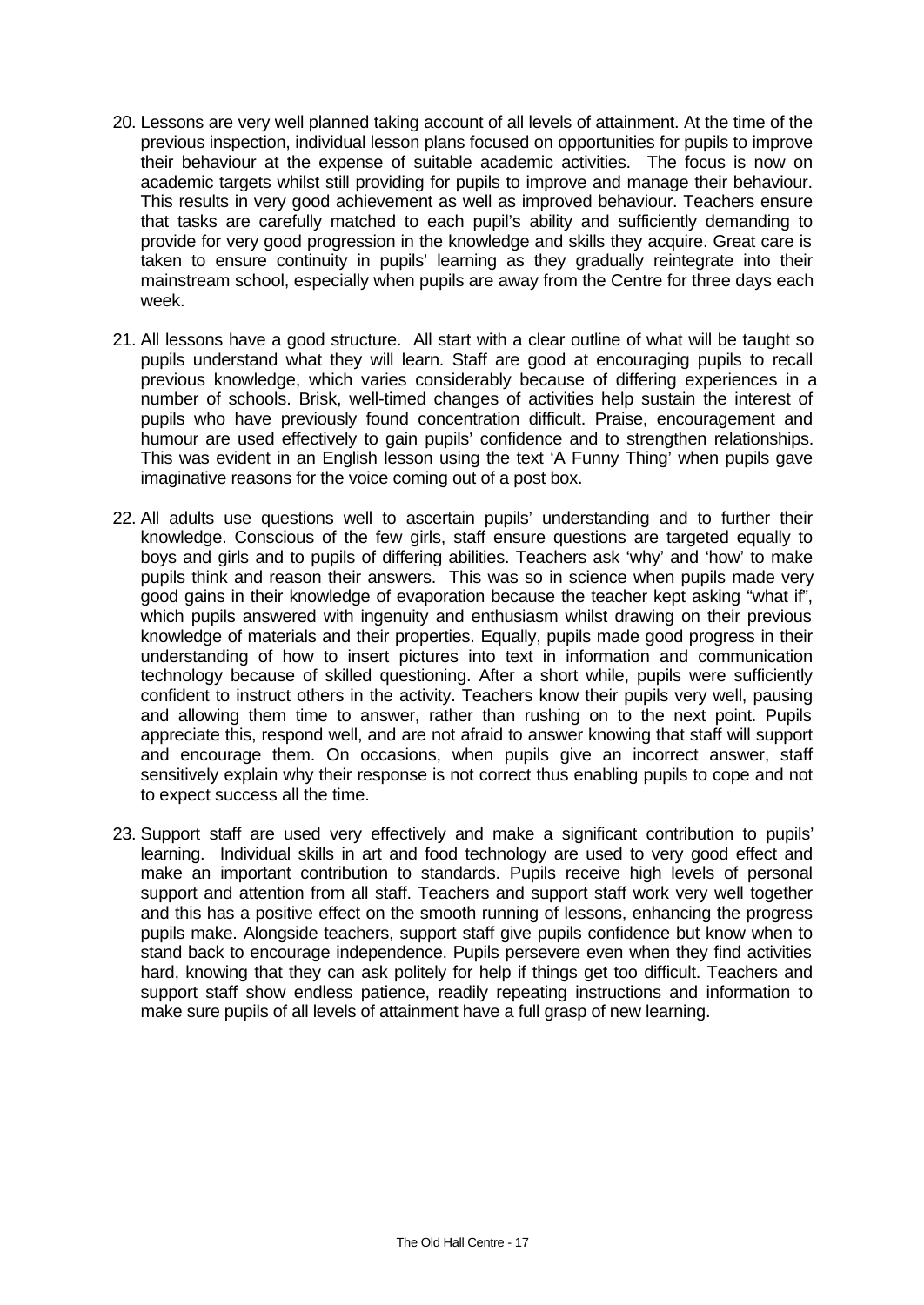- 24. Teachers provide very good opportunities for pupils to improve their skills in all aspects of English and mathematics in other subjects. The use of non-fiction texts as the introduction to science, history and geography lessons ensures pupils understand about books, how to find information and that they draw on their knowledge of reading to decode new vocabulary. Pupils discuss and record their ideas, for example, a play script in history about lunchtime in a Victorian workhouse. Mathematical knowledge is developed as pupils estimate and count the number of syllables in each line of a poem, or assess the weight loss of a carrot drying out in science. Teachers try to use new technology to enhance pupils' learning, mostly with success as when using a CD ROM to research information about moles during the study of 'Wind in the Willows' in English. However, some of the machines are dated and unreliable and the range of software is limited. Teachers make insufficient use of computers when planning lessons, setting targets and recording pupils' work and progress.
- 25. Each lesson ends with a review of the session. On occasions, pupils describe the tasks they have completed. Where the review is most effective, pupils report what they have learned. For example, one pupil commented he can now "double numbers using decimals". Pupils are given the chance to report any areas of learning which they found difficult, thus informing the teacher what has been understood and what needs to be repeated. All sessions, including assembly and break times end with the awarding of points. Staff and most pupils are realistic when discussing points that have been gained so pupils recognise what they have done to deserve them and what needs to be improved. Weekly spelling, tables, daily reading and work to reinforce and extend what has been done in lessons contribute significantly to pupils' progress.

## **HOW GOOD ARE THE CURRICULAR AND OTHER OPPORTUNITIES OFFERED TO PUPILS?**

- 26. Overall, the quality and range of learning opportunities are good. This is good improvement since the last inspection when, though the provision for English and mathematics was good, provision for science was unsatisfactory and pupils had too few opportunities for creative development. The curriculum meets legal requirements and continues to place a strong emphasis on improving pupils' performance in English and mathematics to assist their return to mainstream education. Staff have responded well to the introduction of the national strategies for literacy and numeracy. This is making a positive contribution to raising standards in English and mathematics. In addition, pupils study religious, historical and geographical topics and improve their creative development through art and design and design and technology. Although swimming is taught to pupils in Years 5 and 6, there is no planned programme for pupils to take part in physical activities to enable them to be active and to acquire the necessary skills. Provision for extra curricular activities is satisfactory with occasional visits out of school, for example, to a Victorian schoolroom.
- 27. All pupils are educated for a full week, initially at the Centre and gradually through a carefully planned programme, sharing their time between the Centre and their home school as they are progressively reintegrated. Whilst most pupils follow the prescribed phased return from eleven weeks, where a pupil is not ready for return, individual arrangements are made to ensure a successful reintegration. The number of pupils returning to mainstream education is testimony to the success of the Centre. This success is dependent on the very good arrangements and very positive relationships that exist between the Centre, mainstream schools and other partner institutions. All schools contacted during the week of the inspection spoke very highly of the work of the Centre and how pupils returned to their schools were successfully retained to continue their education.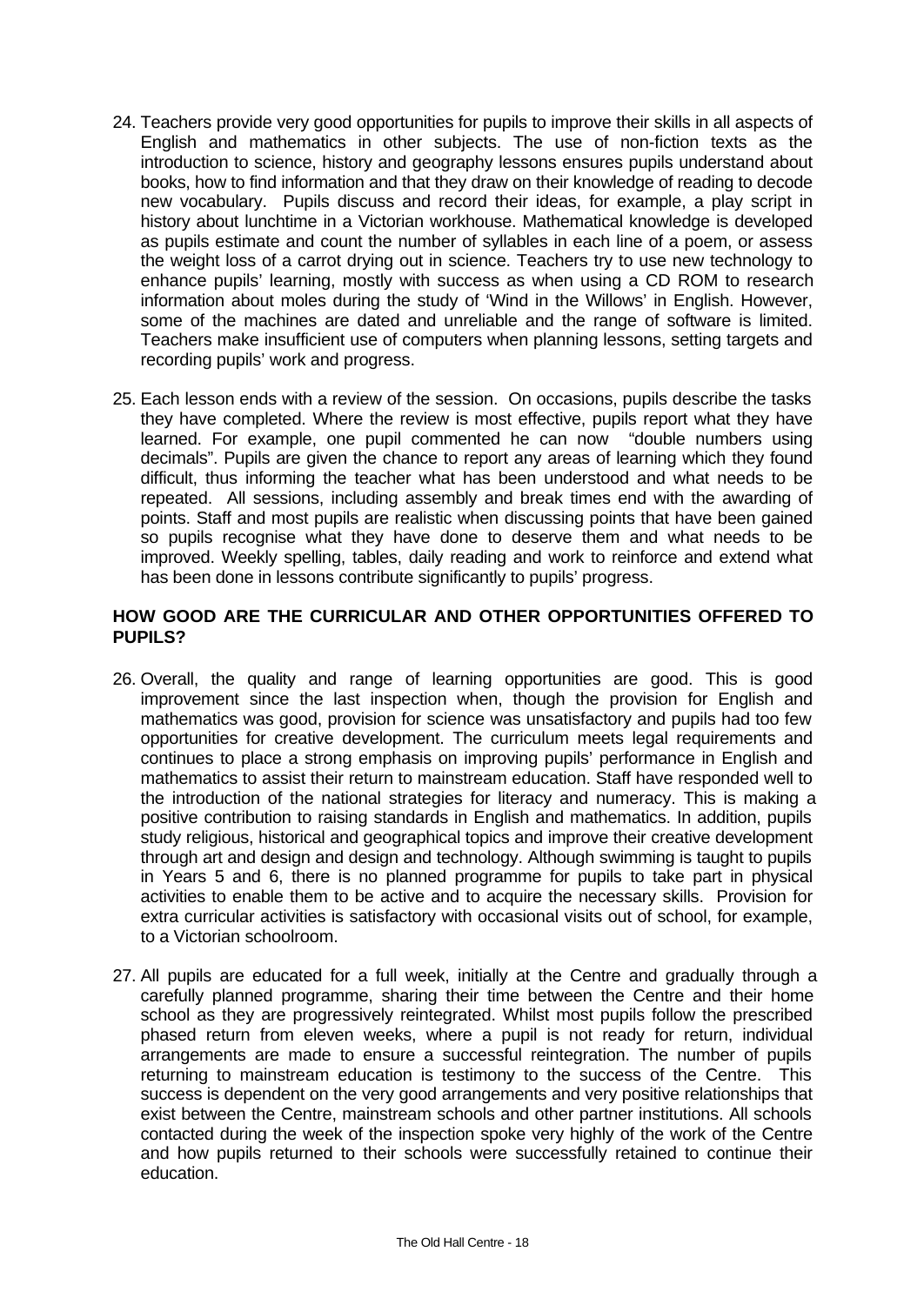- 28. All pupils have identified special educational needs. Provision for them is good. The recommendations of the Code of Practice for such pupils are implemented effectively. Staff make sure that all pupils, no matter what difficulties they may have been experiencing, are included in all aspects of the curriculum. Information from the home school diary is used effectively to draw up an individual education plan. Through this, work is well matched to each pupil's personal and academic needs and their interests. Teachers at the Centre go to great lengths to ensure that pupils have similar opportunities to those in mainstream schools. When required, staff have undertaken training to help support specific needs, for example, dyslexia.
- 29. Very good provision is made for pupils' personal, social and health education through a comprehensive programme of lessons as well as daily routines. The development of the whole child is strongly promoted through work on confidence and self-esteem, which emphasises respect for individuals and celebrates strengths. The programme suitably includes drugs and substance awareness and drugs misuse. Though sex education is not taught, staff make every effort to ensure that pupils receive sex education during their part-time placement at their home school. If not, arrangements are made with the school nurse for individuals.
- 30. Overall, the provision for pupils' spiritual, moral, social and cultural development is good and is reflected in their improved attitudes and behaviour. Provision for pupils' spiritual development was found to be good at the time of the last inspection and remains so. Through assemblies, religious education and celebrations pupils gain an awareness and respect for others. They become familiar with the routine of prayer, bowing their heads when saying grace before lunch and reading their own prayers in assembly. The Centre revolves round very good relationships in which the pupils clearly feel valued and supported: pupils are made to feel special. For example, one pupil was made to feel important because mention was made of his mainstream school in a lesson which included a reference to Patrick Stirling, the railway pioneer, after whom his school is named. Teachers and support staff treat pupils with respect. Display is used well to celebrate pupils' work. As a consequence, pupils take pride in the presentation and content of their work. This is reinforced by the sensitive use of home-school diaries to inform parents and carers of positive achievements. Assemblies and personal and social education lessons provide opportunities for reflection and for celebrating the achievement of others. Staff have many appreciative letters from former pupils which demonstrate the positive effect of their time there, for example, 'Thank you for helping me get through my problems'.
- 31. The provision for pupils' moral development, judged to be satisfactory at the time of the last inspection, is now very good. Staff provide very good examples of how to behave appropriately, demonstrating fairness, consistency and care, and valuing each other as individuals. Classroom rules are prominently displayed so pupils are aware of the expected behaviour in all aspects of their daily activities. Through planned activities and assemblies, pupils are brought face to face with the consequences of their actions and given every opportunity to reflect and to 'put things right'. Recognising that many pupils have been bullies in the past, work with groups out of school such as 'Kidscape' make a useful contribution to pupils' personal development. Many assemblies have a moral content. Such was the case when pupils were encouraged to consider bullying. Through the humorous reading of a story pupils began to appreciate the impact of their actions on others. In addition to reflecting on the moral of the tale, pupils extended their vocabulary as the teacher introduced them to adjectives such as 'fetid' and 'malodorous'. Pupils are encouraged to consider wider issues such as conservation. A lively debate about the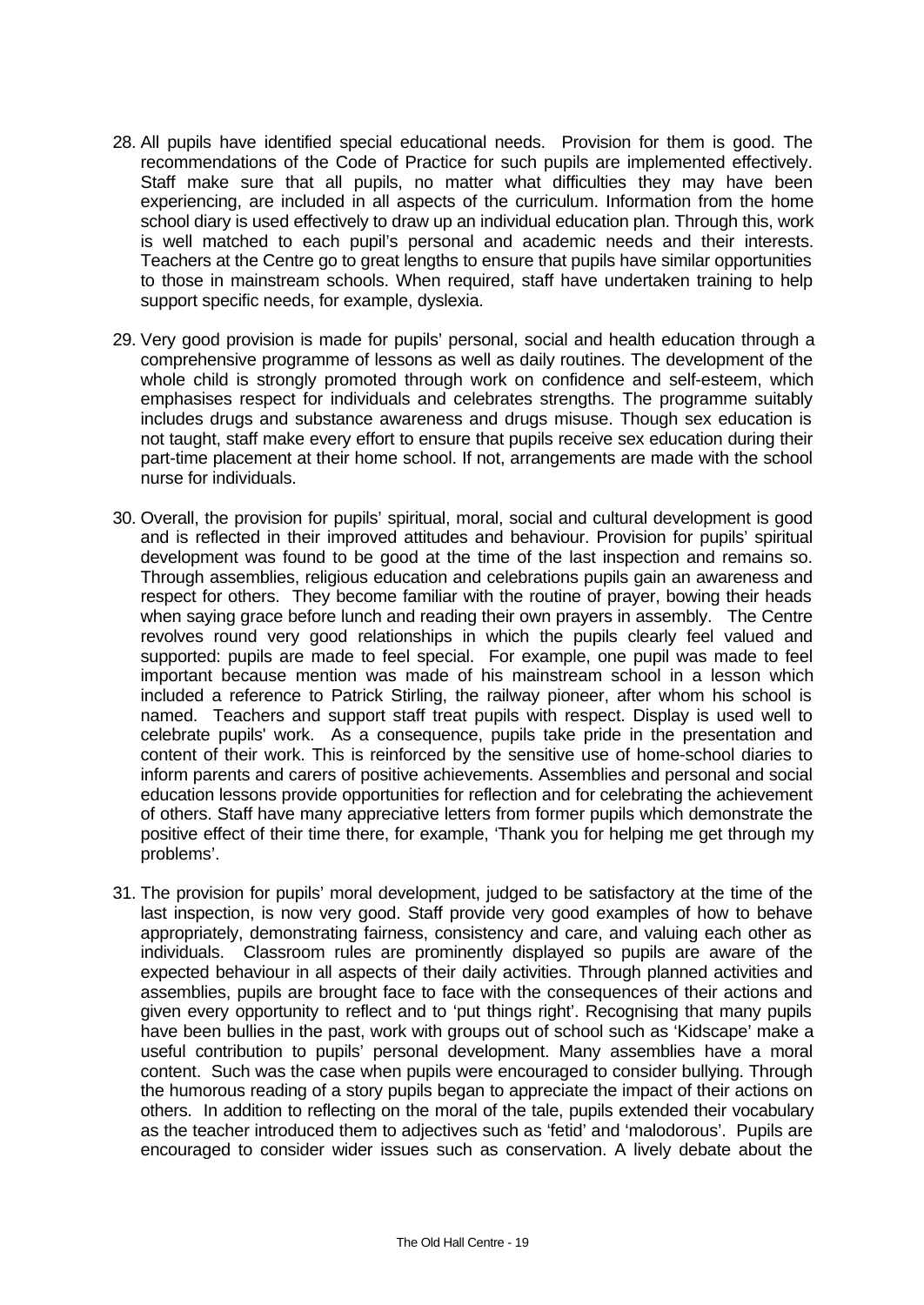morality of people giving pets for Christmas presents resulted in pupils writing letters to the local press, some of which were published.

- 32. Provision for pupils' social development was good at the time of the last inspection and is now very good. Staff use every opportunity to improve pupils' social skills, during lessons, break and lunchtimes. In each class, there are weekly discussions when pupils sit in a circle to reflect on issues that are important to them, their feelings and their views. Pupils are helped to learn about themselves, their homes and their families and are taught to care for others in the world. They are helped to work through their problems through discussion. This was so when pupils considered 'conflict resolution'. They recalled occasions when they had 'blown their stack' in the past and considered how the situation could have been avoided. The exercise helped one pupil who had been in bother at her mainstream school for fighting over watering plants. Through discussion she recognised a good solution would be to say "You water two plants and I'll water two". Mealtimes are used very effectively to improve social skills. As a result lunchtimes are pleasant occasions when pupils wait patiently to be served, chat sensibly whilst they are eating and cement the very good relationships which exist between pupils and with adults. Sessions playing co-operative table games held three times a week encourage pupils to observe rules, take turns and lose gracefully. At the end of each lesson, pupils are given the opportunity to reflect on their behaviour, attitude and work during the session. This encourages them to be realistic and is effective in raising self esteem and making them more confident in their learning and in their personal relationships.
- 33. Pupils' cultural development was poor at the time of the last inspection and although it has improved well, it is still only satisfactory. Whilst there is some good practice, for example, in looking at Victorian Doncaster in history, and in some art activities, these are insufficiently structured to provide an overall appreciation of western culture and art. Apart from a wall display relating to African Caribbean poetry, no other examples relating to minority ethnic culture were observed during the inspection. However, in the recent past, pupils have celebrated festivals such as Diwali, Hanukah and Chinese New Year. In assembly, they have considered the plight of refugees arriving in Britain without sufficient understanding of the English language. Whilst good advantage is taken of incidents in pupils' lives, for example, a racist comment made in the taxi home, staff recognise the need to formally plan opportunities to celebrate the heritage of modern Britain and in so doing prepare pupils for life in a culturally diverse society.

## **HOW WELL DOES THE UNIT CARE FOR ITS PUPILS?**

- 34. Staff have very successfully created an environment where pupils feel safe and where they know they are given a fresh start each day. All adults get to know the pupils quickly, taking great pains to understand their individual needs. They work hard to create a positive environment where pupils can overcome their problems and so begin to learn effectively. Pupils are settled quickly at the start of each day during form-time when staff celebrate pupils' successes and listen to concerns. Experiences in the home school are discussed with pupils who have spent the previous day in mainstream education. Through individual activities and discussion and the checking of homework and homeschool books, staff ascertain how each pupil is feeling and are alerted to anything which might hinder learning. This helps to build pupils' self-esteem and develop moral and social codes of behaviour that underpin the very good attitudes, behaviour and personal development seen throughout the inspection.
- 35. Staff endeavour to provide a secure, caring environment for pupils. Arrangements for child protection are satisfactory, though the policy needs updating. A suitable policy has been written and good procedures are in place to ensure safe Internet access. Care is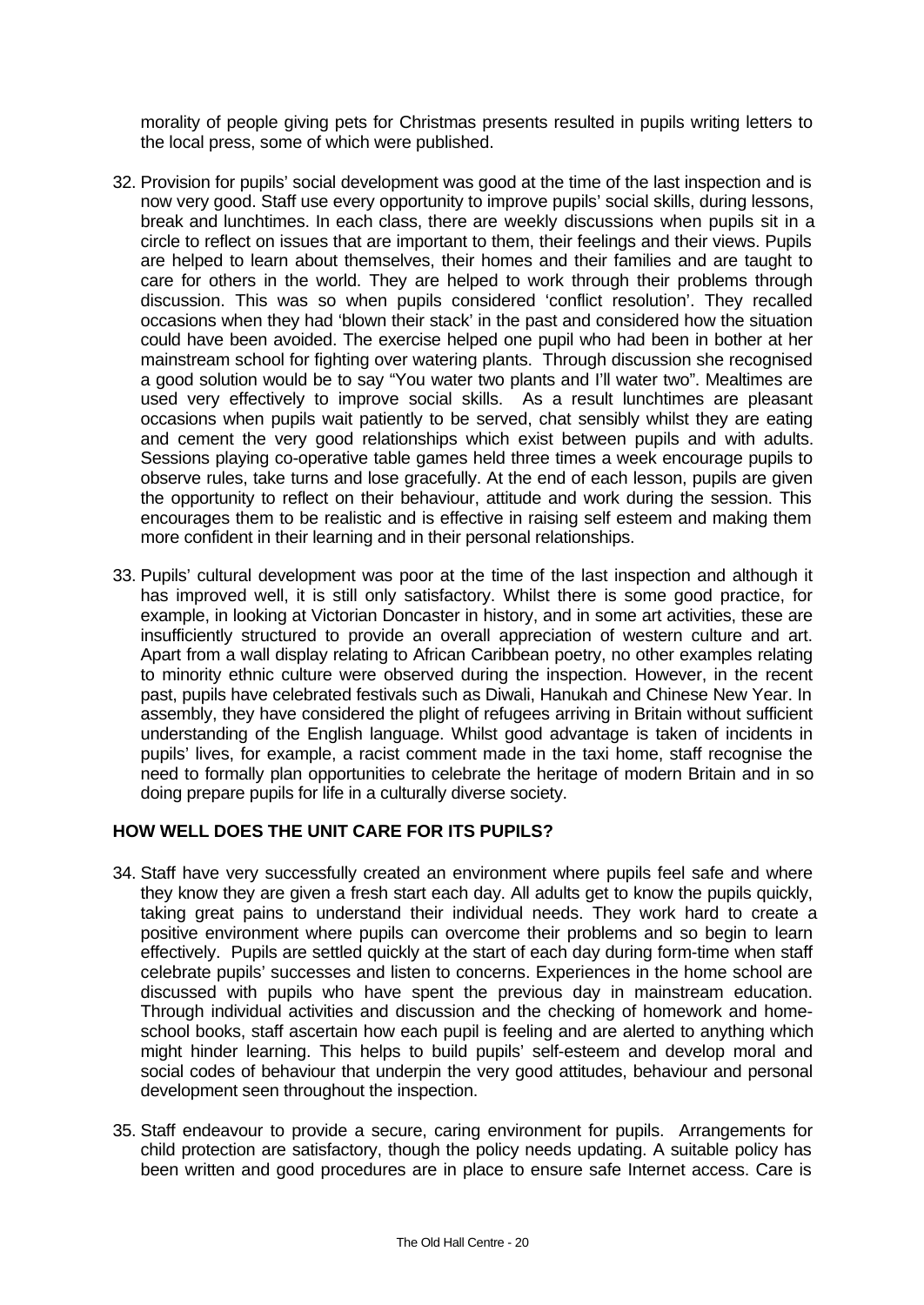taken in lessons, for example, in science, to ensure pupils are aware of possible hazards. Staff are aware of the need to assess potential risks prior to taking pupils out of school and complete these prior to visits. However, some aspects of safety need attention. For example, whilst suitable storage has been provided for cleaning chemicals, the materials are not listed and information about the action required in case of emergency is not readily available. Staff work very well with other professionals and staff in mainstream schools to ensure a consistent approach to pupils' welfare. This is especially important as all pupils are on the register of the Centre and another school. Pupils who have medical or physical needs receive very good support which allows them to take a full part in lessons.

- 36. Very good procedures are in place to help pupils improve their attitudes and change their patterns of behaviour. Most pupils attend because of behavioural difficulties. The high percentage of pupils successfully returning to their mainstream school is a tribute to the Centre's effectiveness at changing patterns of behaviour and supporting pupils' academic progress. Sanctions are applied firmly but fairly and pupils quickly respond positively to the high expectations for good attitudes and behaviour. Staff recognise that breaktimes and unstructured times present problems for many of their pupils. To this end they spend time each day providing opportunities for pupils to learn to play co-operatively and teaching them new games.
- 37. Procedures to promote and support pupil attendance are good. Registers are marked properly and parents contacted immediately if pupil absences are unexplained. This is helping to reduce the level of unauthorised absence. Pupils are expected to attend regularly and promptly. Where necessary other professionals are used well to support families and pupils in achieving the good attendance levels recorded. The good relationships with the taxi firms used by the Centre help to minimise the negative effects of the often quite long distances pupils have to travel.
- 38. Arrangements for checking the progress that pupils make have improved since the last inspection. Assessment in the core subjects of English and mathematics are now very good, providing a detailed picture of levels of attainment. On arrival at the Centre, information about pupils' attitudes, relationships, behaviour patterns and academic progress prior to admission vary considerably from school to school. In order to establish accurate information of pupils' knowledge and understanding tests are administered to check pupils' reading ability, writing, spelling and mathematical knowledge. From this information, individual education plans are drawn up with challenging targets in literacy, numeracy and for improved behaviour. Tests are repeated every few weeks alongside a review of the education plan. In addition to enabling staff to measure progress, areas of weakness are identified allowing new targets to be written to rectify these. In conjunction with the pupil's mainstream school, annual reviews of Statements of Special Educational Need are conducted at the appropriate time and used to set challenging targets which are reflected in individual educational plans.
- 39. The assessment and recording of pupils' knowledge and understanding in subjects other than English and mathematics are satisfactory. Systems differ between subjects, for example, in science tests are conducted at the end of each unit of work. Skills in information and communication technology are monitored using the local education authority's checklist booklet. However, pupils are not made aware of the skills they need to acquire to move onto the next National Curriculum level and the checklist is ticked, rather than dated, making it difficult to monitor progress over time. In all other subjects, whilst a record is maintained of the topics pupils have covered, there is no reference to the knowledge and skills they have acquired. On occasions, pupils assess themselves and so can see and understand the progress they have made.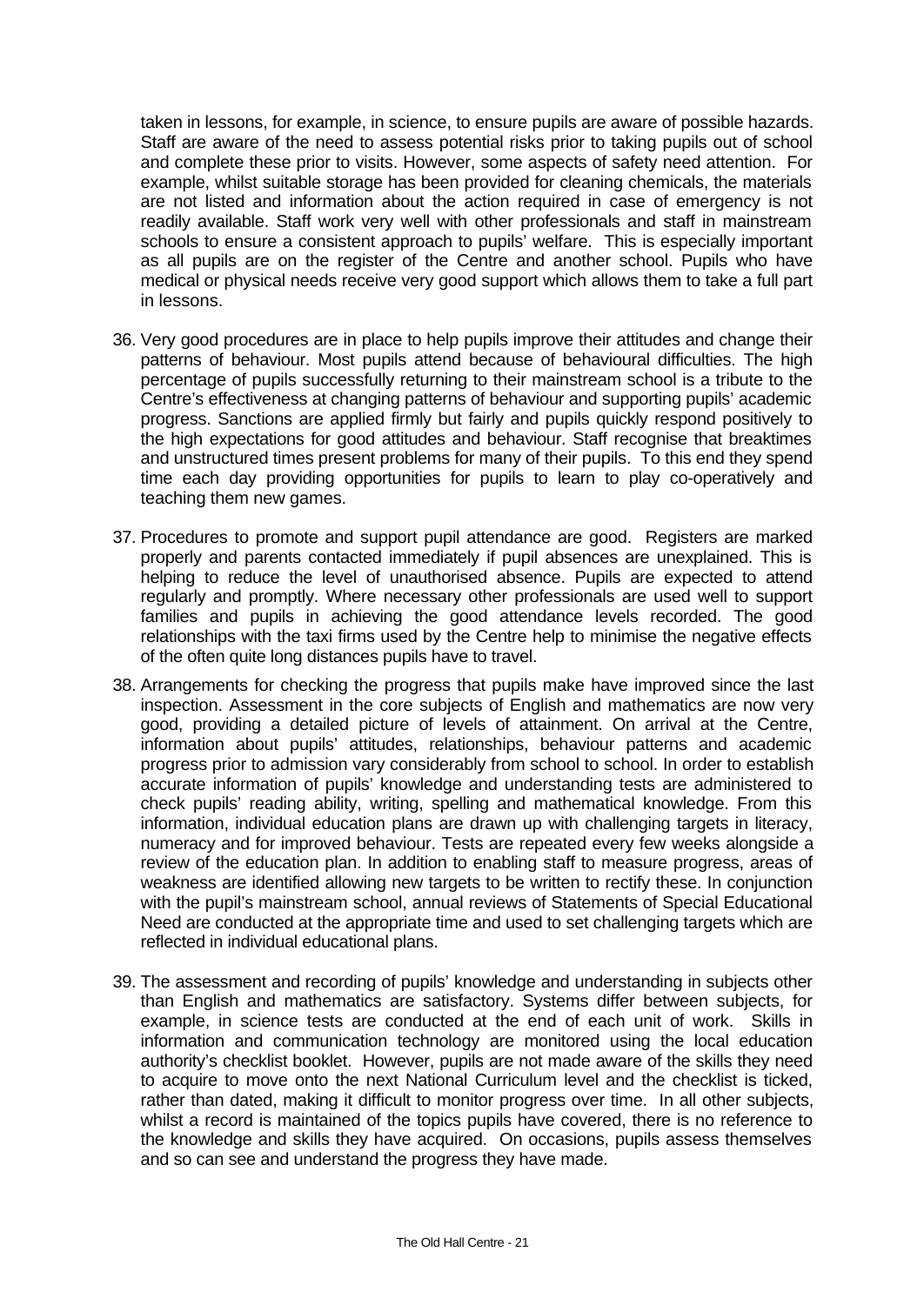40. Progress at the Centre is reported to parents at open mornings held each half term. Similarly mainstream schools are kept informed of progress through review meetings. When pupils are ready to go back to their mainstream school full-time, the most recent education and behaviour plans go with them. This provides consistency. Though staff at the Centre work very closely with mainstream schools, keeping them informed of topics that have been covered and levels of attainment, there are no formal end-of-unit reports or records of achievement for pupils, parents or mainstream schools to celebrate all that has been achieved.

## **HOW WELL DOES THE UNIT WORK IN PARTNERSHIP WITH PARENTS?**

- 41. Parents have a very positive view of the Centre. They like the holistic approach that ensures that all aspects of their child's education, behaviour and health are dealt with together. They feel well informed and report that staff are approachable and always prepared to listen to their concerns. They recount actions that show staff really care and go out of their way to ensure pupils feel valued: for instance, by visiting pupils in hospital and sharing photographs of events that would otherwise have been missed through ill health.
- 42. The head of service and senior teacher hold meetings with parents of new pupils prior to admission to explain procedures and the high expectations of behaviour, attendance and work. Agreement forms are explicit giving parents and carers a very clear picture of what support to expect from the Centre and what the staff, in return, expect of them. Home visits are made where necessary if parents experience difficulties attending the Centre. All parents sign the home and school agreement as a contract of intent before pupils arrive. Parents particularly value the four-way partnership between parents, staff at the Centre, pupils and the mainstream school where their children are to be reintegrated. They feel that, as everyone is kept informed, it makes their child face up to their difficulties and not try to play one group off against another. All parents and carers are invited to meetings held each half term to discuss their child's work and progress. Most parents and carers take advantage and value the sessions. Alternative appointments are made for those unable to be there. Pupils benefit in a variety of ways from the good links staff have established with parents. By supporting work done at home, such as spelling, reading or project work, and through regular contact with staff, parents are forming an effective partnership that provides good support for their child's learning and development.
- 43. Overall, information sent to parents is informative, clear and interesting. However, parents attending the meeting expressed disappointment that there is no prospectus and no written report of their child's progress. Whilst these are not legal requirements they are considered good practice. Staff place a strong emphasis on maintaining links with parents and carers and helping them addressing their child's difficulties. For example, they make very good use of a series of helpful 'Guides for Parents' leaflets developed by the Educational Psychology Service as a basis for professionally led sessions to help parents cope either in groups or as a family. Parents appreciate having the opportunity to discuss 'Temper Tantrums', 'Bedtime', 'Becoming a Step-parent', 'Bullying' or 'Bereavement'. They join in many activities and celebrations and are fully consulted and involved in every aspect of help given during their child's time at the Centre. Those who look after children for the local authority report that they receive good support and good information about behaviour and academic progress.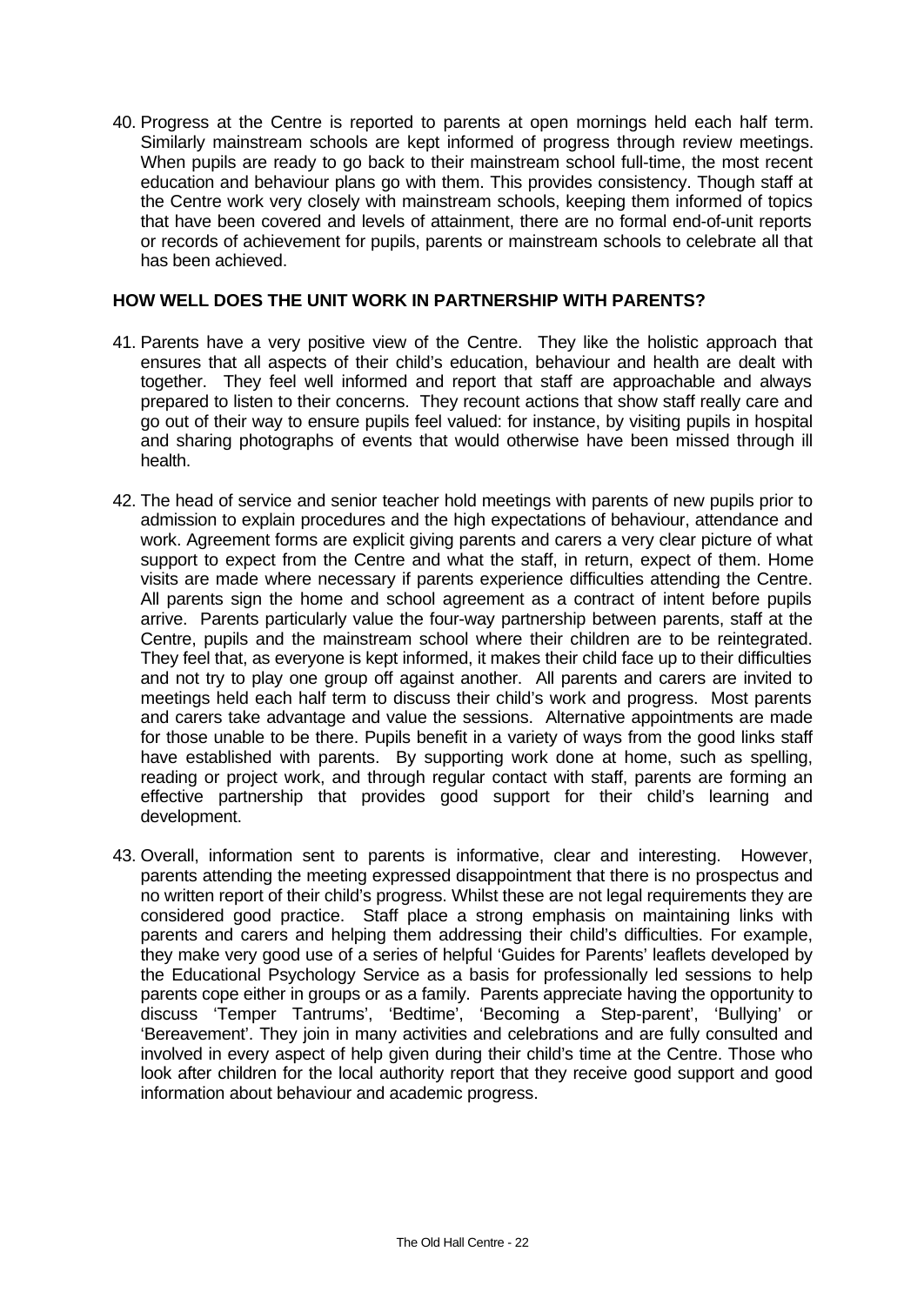## **HOW WELL IS THE UNIT LED AND MANAGED?**

- 44. The local education authority is aspiring to provide an integrated service for pupils at risk of exclusion with all professionals working together. To this end it has appointed a senior educational psychologist as head of the service. It realises it is taking risks but wants the service to be preventative rather than curative, hence the focus on early intervention for younger pupils. In addition to a change of leader in the Centre, the chair of the management committee has moved from education to educational psychology. During the change-over period communication has not always been as effective as it could have been. As a result, in his first few weeks in post, the head of service had an excessive workload because of the need to complete tasks from his previous role, responsibilities were not clearly defined and information did not filter through. Whilst communication is improving, roles and responsibilities are still being negotiated.
- 45. At the time of the inspection the head of service had been in post for less than a term. Nevertheless, despite external difficulties, in that short time he has successfully gained the respect of staff, parents and pupils. As a trained teacher, he is familiar with classroom practice, but recognises the need for training in some aspects of management. He has already completed an audit of his needs and has begun to make the necessary contacts. Though not provided with a mentor by the local authority he has sought guidance from a neighbouring primary headteacher and is quickly acquiring the necessary knowledge to manage the Centre effectively. A strong feature of his leadership to date is the inclusion of all members of staff in identifying and planning future developments. This ensures all working at the Centre feel valued and aware of the direction the provision is taking.
- 46. The senior teacher has been in post slightly longer than the head of service. She has been effective in helping the head adjust to his new role. Her professional knowledge is used well in her responsibility for curriculum development. In addition to assessing all pupils on entry to the Centre, she monitors the achievement of all pupils to ensure they are making the desired progress. If pupils appear to be underperforming, she implements additional programmes to address areas of weakness. The achievement of pupils who are looked after by the local authority is given special attention to ensure they are receiving best provision and making equal progress. Alongside the head of service, the senior teacher provides good support for staff having a high profile around the Centre and keeping an eye out for potential problems. Both provide good support to mainstream schools. Headteachers in primary schools speak highly of the quality of help and guidance they receive.
- 47. The management committee, made up of representatives of a number of professions serving the needs of pupils, provides sound support. The committee meets regularly at least once each half term and monitors what is happening through discussion, including attendance, behaviour and achievement. Committee members have regular contact with the unit, working with senior managers to produce documents such as the Race Equality Policy. Whilst some discussion has taken place on health and safety issues, this is an area for improvement. Managers are adopting the principles of best value well through challenging themselves to improve and a commitment to high achievement. They have actively sought to find a similar provision with which to compare themselves. Whilst managers take account of comments from some parents, pupils and mainstream schools, this is not done formally by, for example, consultation or evaluation when pupils leave.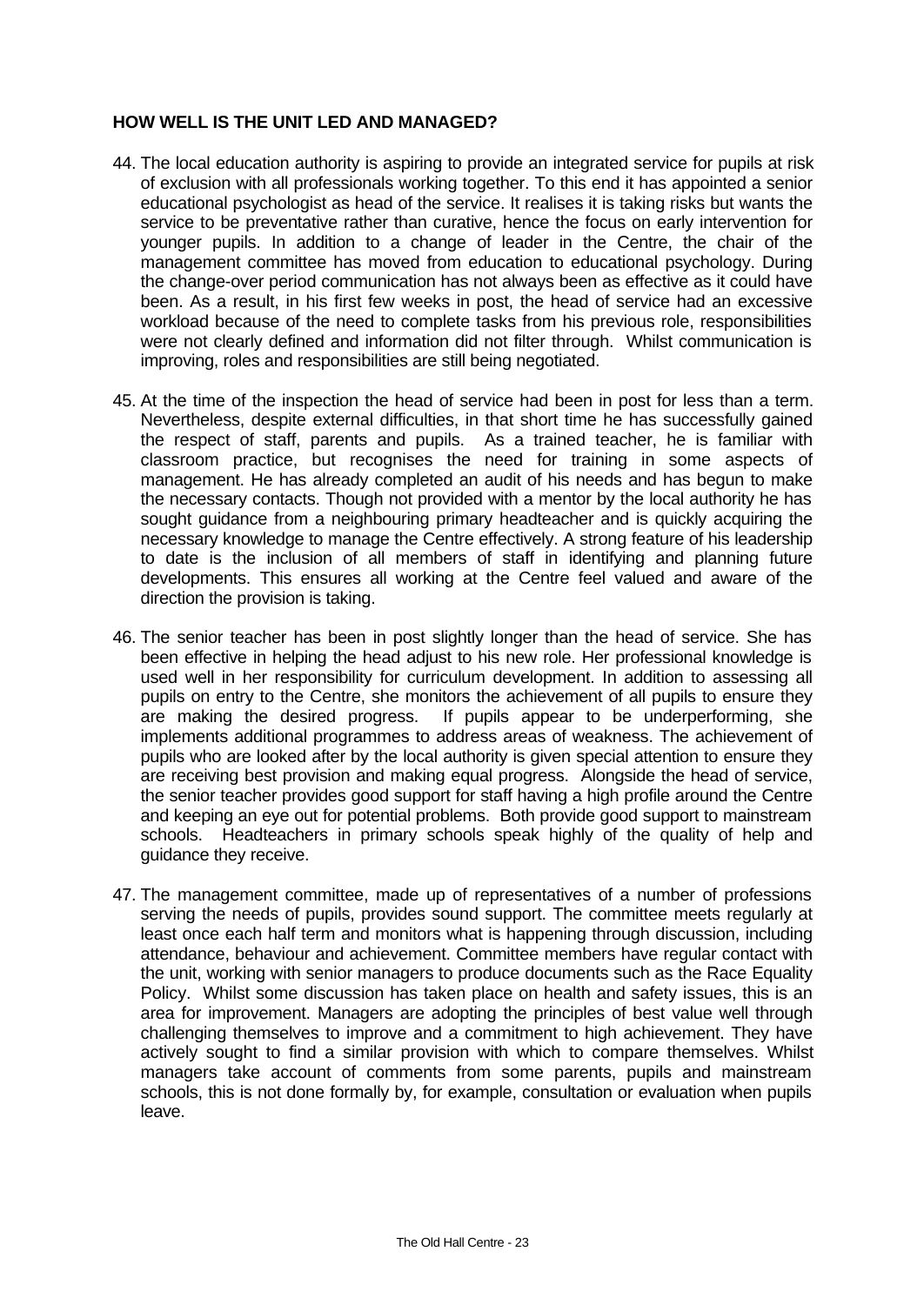- 48. All the legally required observations of teachers have taken place. In addition, formal monitoring of teaching and learning was planned, but did not take place. This has resulted in the weaknesses in equipment for information and communication technology and tracking its use in other subjects not being fully identified. This is a small school and though staff talk regularly, too much emphasis is placed on oral communication. There is no staff handbook to provide guidance and direction. Subject policies are basic and other policies, such as child protection, are dated. Though not legally required, but regarded as good practice, there is no prospectus giving parents information about what is taught, how it is taught or information on special educational need and disability.
- 49. The number of staff is satisfactory, although the head of service spends a significant amount of time away from the Centre, which means that the management of inappropriate behaviour can become a problem if other members of staff are absent or otherwise engaged. Following his recent appointment, the roles and responsibilities of the staff are not yet fully clear. All teachers and support staff are appropriately qualified and experienced and benefit from a comprehensive and ongoing range of appropriate training linked to their own professional targets and the Centre's improvement plan. Recent training in how to cope with and handle violent pupils has been given to all staff. Though staff now have the knowledge and skill to tackle violent outbursts, they first maintain calm by talking to pupils and trying to de-escalate the situation. The previous report drew attention to the lack of clerical support. A clerical assistant has since been appointed and provides valuable administrative assistance for staff, ensuring that information about pupils is kept up-to-date and available when required. The mid-day supervisors and catering manager offer good support to pupils contributing significantly to their personal development. Though the most recently appointed member of staff speaks highly of the informal mentoring which she received from a colleague, there are no formal induction procedures and no induction policy. In a school for pupils with a wide range of social and emotional difficulties, the lack of formal induction procedures, especially in the area of child welfare, is unsatisfactory.
- 50. The Centre has moved into new accommodation since the last inspection and so the concerns expressed in the last report do not apply. The accommodation is bright, clean and maintained to a high standard. Though teaching and storage space is adequate there are no facilities for promoting the physical development of pupils and, other than a weekly visit to the local swimming pool for pupils in Years 5 and 6, staff do not make use of facilities within the neighbourhood. The small yard to the rear of the building has attractive surface markings for a variety of stimulating games which are used very effectively during the lunch break to encourage pupils to play fairly. The head of service, staff and clerical assistant share a room and there is no room available for private discussions with parents or carers, or which can be used if pupils need time out of lessons. In view of the intense problems that have been experienced by some pupils and their families, this lack of a separate, private room causes difficulties at times. The building is easily accessible to wheelchair users.
- 51. Equipment and learning resources are satisfactory overall. Resources are in good condition, used well and are easily accessible to all members of staff. However, progress in using new technology is limited by the number of computers and a lack of access devices and peripherals, such as keyboard overlays and notepads. There is insufficient software available to support teaching in mathematics and in science.
- 52. The financial management of the Centre is sound and administered effectively through the local education authority's financial services. Staff ensure that spending within their subjects is the most appropriate and efficient they can obtain. Specific grants have been used appropriately, for example, in improving the toilet and kitchen areas. Since the last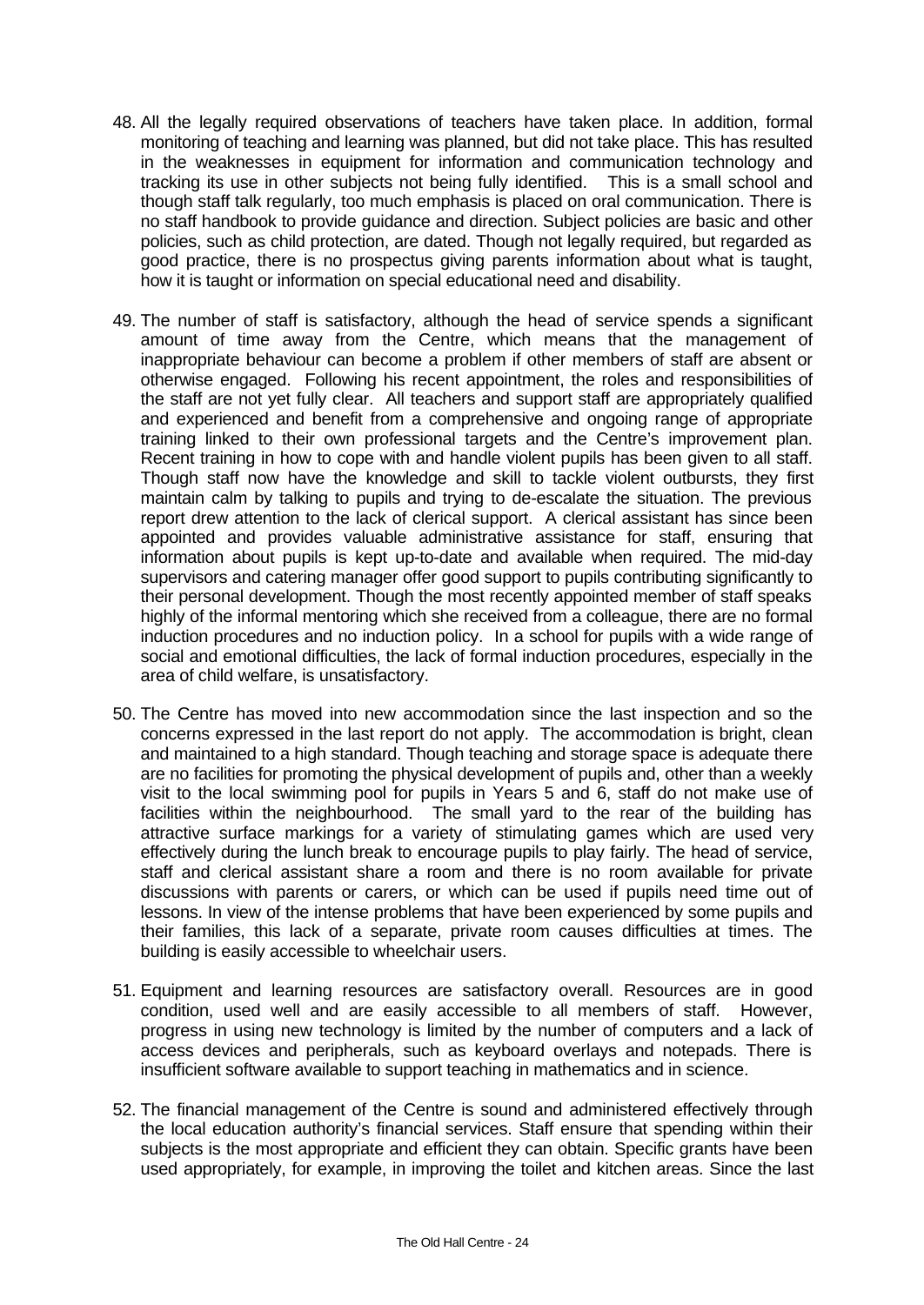inspection, the local education authority has provided a rationale for budgeting and a longterm plan for the service. However, as at the time of the last inspection, the improvement plan is not costed and the plan does not ensure spending is carefully matched to the needs of the Centre. There is no rolling programme for redecoration and refurbishment and no programme for reviewing policies. Tracking financial management since the last inspection has been difficult to establish as the accommodation, staffing numbers and role of the unit have changed. Whilst certain costs are known, others are not and staff are unable to separate the budget. The match of teachers and support staff to the demands of the curriculum is good. Accommodation, staff and learning resources are used efficiently and effectively. Day-to-day administration is good. Staff offer very good teaching and learning opportunities that are appreciated by pupils. As a result, pupils achieve very well. Taking into account the effectiveness of the Centre and the very good academic and personal progress pupils make, value for money is very good.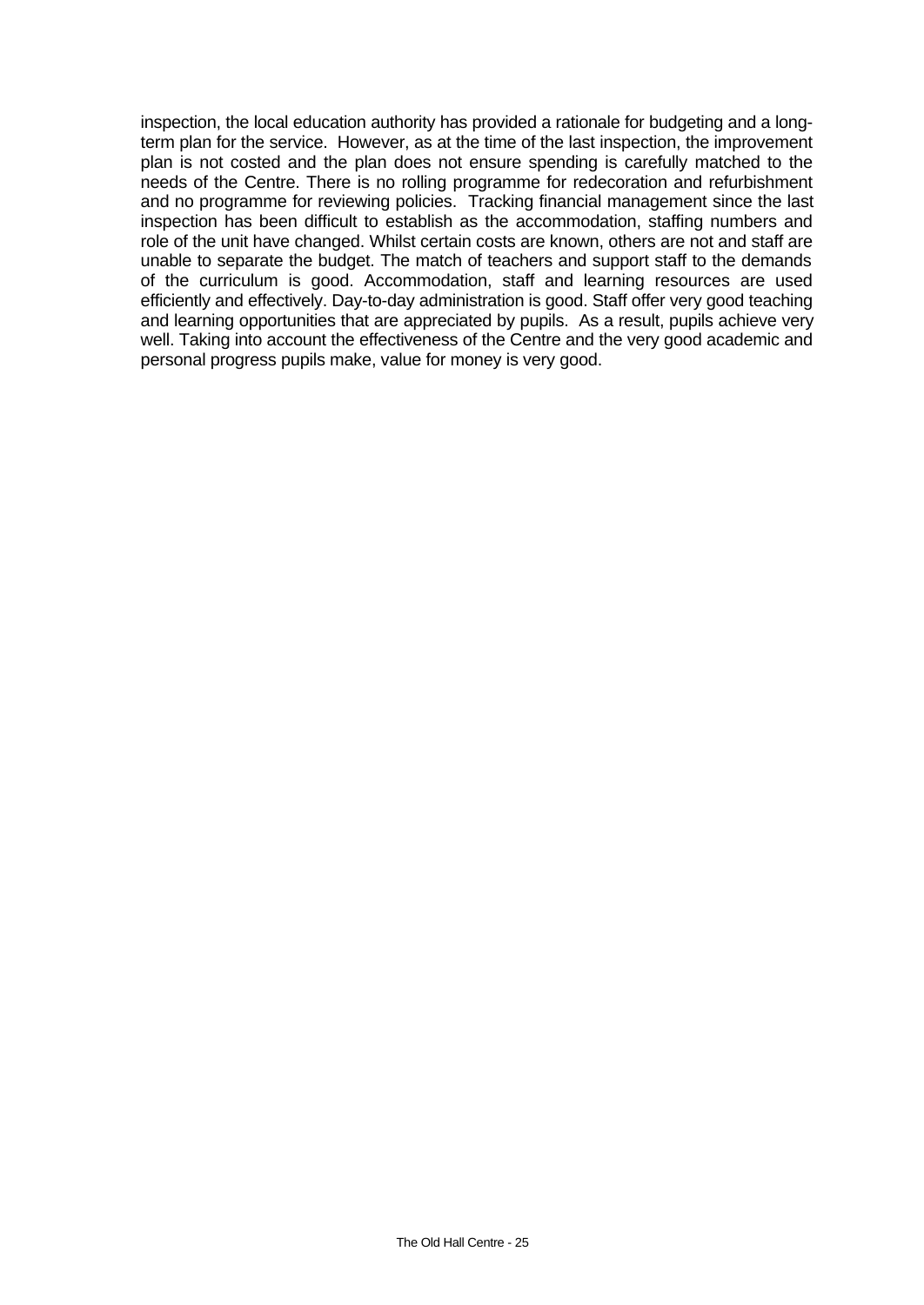## **WHAT SHOULD THE UNIT DO TO IMPROVE FURTHER?**

- 53. In order to maintain the many strengths and to improve standards further, the local education authority as the appropriate authority, headteacher and staff should:
- further clarify roles and responsibilities, ensure efficient communication and tighten up some aspects of management. (paragraphs 44, 45, 47, 48, 49 and 52)

This has already been identified in the development plan.

In addition to the above, the following minor issues should be considered for inclusion in the unit development plan:

- Extend the range of resources for information and communication technology. (paragraphs 7, 8, 9, 24 and 51)
- Provide for pupils to recognise and increasingly understand the diversity of beliefs, attitudes and cultural traditions. (paragraph 33)
- Provide more opportunities for physical activities. (paragraph 26)
- Attend to some aspects of health and safety. (paragraphs 35 and 47)
- Introduce a written report at the end of a pupil's placement at the Centre. (paragraphs 40 and 43)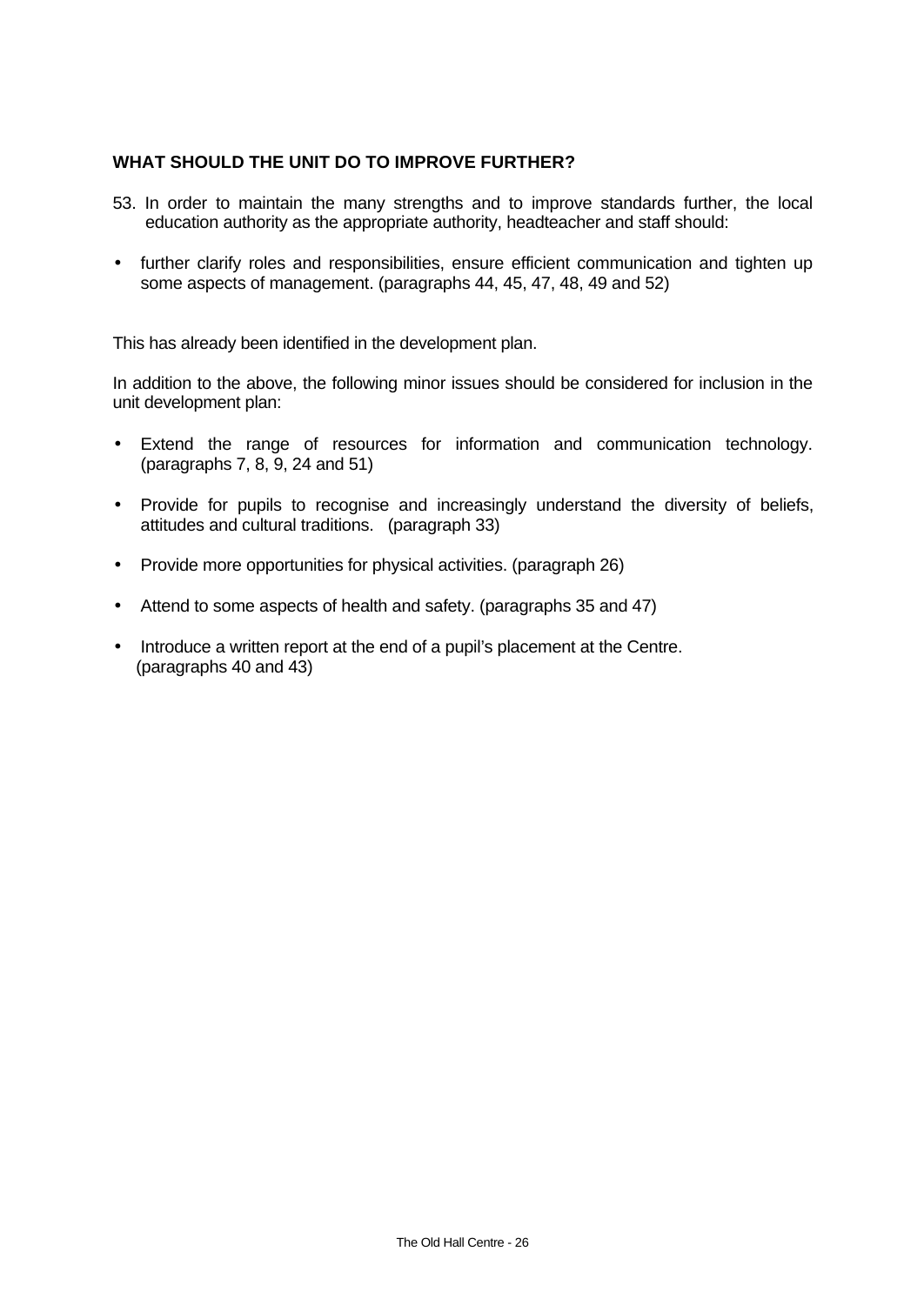# **PART C: SCHOOL DATA AND INDICATORS**

#### *Summary of the sources of evidence for the inspection*

Number of lessons observed

Number of discussions with staff, governors, other adults and pupils

| Summary of teaching observed during the inspection |  |  |  |
|----------------------------------------------------|--|--|--|
|----------------------------------------------------|--|--|--|

|            | Excellent | Very good | Good | Satisfactory | Unsatisfactor | Poor | Very Poor |
|------------|-----------|-----------|------|--------------|---------------|------|-----------|
| Number     |           |           |      |              |               |      |           |
| Percentage |           | 69        | 31   |              |               |      |           |

*The table gives the number and percentage of lessons observed in each of the seven categories used to make judgements about teaching. Care should be taken when interpreting these percentages as each lesson represents more than seven percentage points.*

#### *Information about the unit's pupils*

| Pupils on the unit's roll           | No of pupils |  |
|-------------------------------------|--------------|--|
| Number of pupils on the unit's roll | 20           |  |

| Special educational needs                                         | No of pupils |
|-------------------------------------------------------------------|--------------|
| Number of pupils with statements of special educational needs     |              |
| Number of pupils on the unit's special educational needs register | 20           |

| English as an additional language                       | No of pupils |
|---------------------------------------------------------|--------------|
| Number of pupils with English as an additional language |              |

#### *Attendance*

#### **Authorised absence Unauthorised absence**

|           | %             |           | %                        |
|-----------|---------------|-----------|--------------------------|
| Unit data | $\sim$<br>4.Z | Unit data | $\overline{\phantom{a}}$ |

*Both tables give the percentage of half days (sessions) missed through absence for last whole term before the inspection*

| 13 |  |
|----|--|
| 29 |  |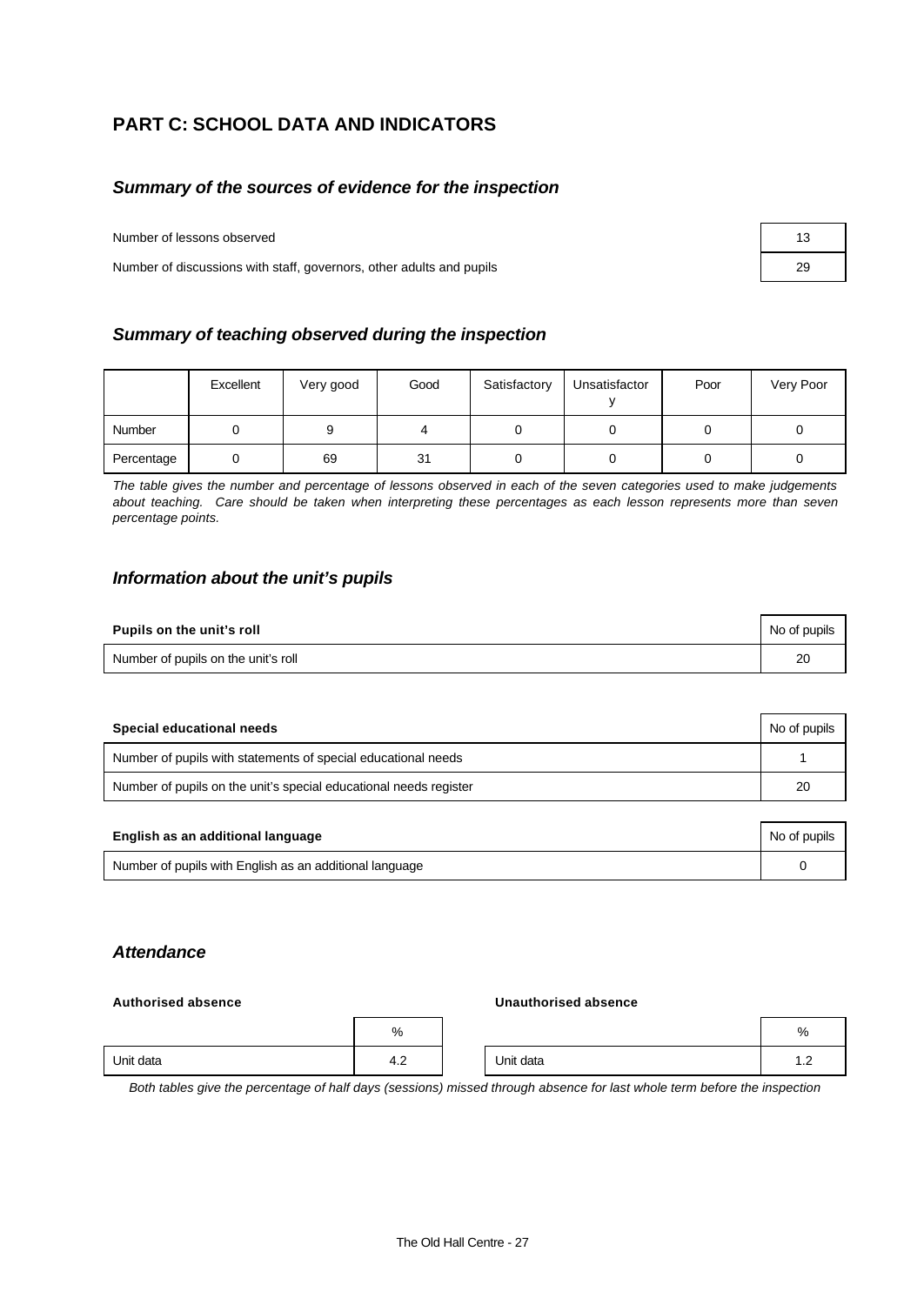# *Ethnic background of pupils Exclusions in the last school year*

| <b>Categories used in the Annual School Census</b>  | No of pupils<br>on roll | Number of<br>fixed period<br>exclusions | Number of<br>permanent<br>exclusions |
|-----------------------------------------------------|-------------------------|-----------------------------------------|--------------------------------------|
| White - British                                     | 20                      | 3                                       | 1                                    |
| White - Irish                                       | $\mathbf 0$             | 0                                       | $\Omega$                             |
| White - any other White background                  | $\mathbf 0$             | 0                                       | $\Omega$                             |
| Mixed - White and Black Caribbean                   | $\Omega$                | $\Omega$                                | $\Omega$                             |
| Mixed - White and Black African                     | $\mathbf 0$             | $\mathbf 0$                             | $\Omega$                             |
| Mixed - White and Asian                             | $\mathbf 0$             | $\Omega$                                | $\Omega$                             |
| Mixed - any other mixed background                  | $\mathbf 0$             | $\mathbf 0$                             | $\Omega$                             |
| Asian or Asian British - Indian                     | 0                       | $\mathbf 0$                             | $\Omega$                             |
| Asian or Asian British - Pakistani                  | $\mathbf 0$             | 0                                       | $\mathbf 0$                          |
| Asian or Asian British - Bangladeshi                | 0                       | 0                                       | $\Omega$                             |
| Asian or Asian British - any other Asian background | $\mathbf 0$             | 0                                       | $\Omega$                             |
| Black or Black British - Caribbean                  | $\mathbf 0$             | $\Omega$                                | $\Omega$                             |
| Black or Black British - African                    | $\Omega$                | $\Omega$                                | $\Omega$                             |
| Black or Black British - any other Black background | $\Omega$                | $\Omega$                                | $\Omega$                             |
| Chinese                                             | $\Omega$                | 0                                       | $\Omega$                             |
| Any other ethnic group                              | $\mathbf 0$             | $\Omega$                                | $\Omega$                             |
| No ethnic group recorded                            | $\mathbf 0$             | 0                                       | $\Omega$                             |

*The table gives the number of exclusions, which may be different from the number of pupils excluded.*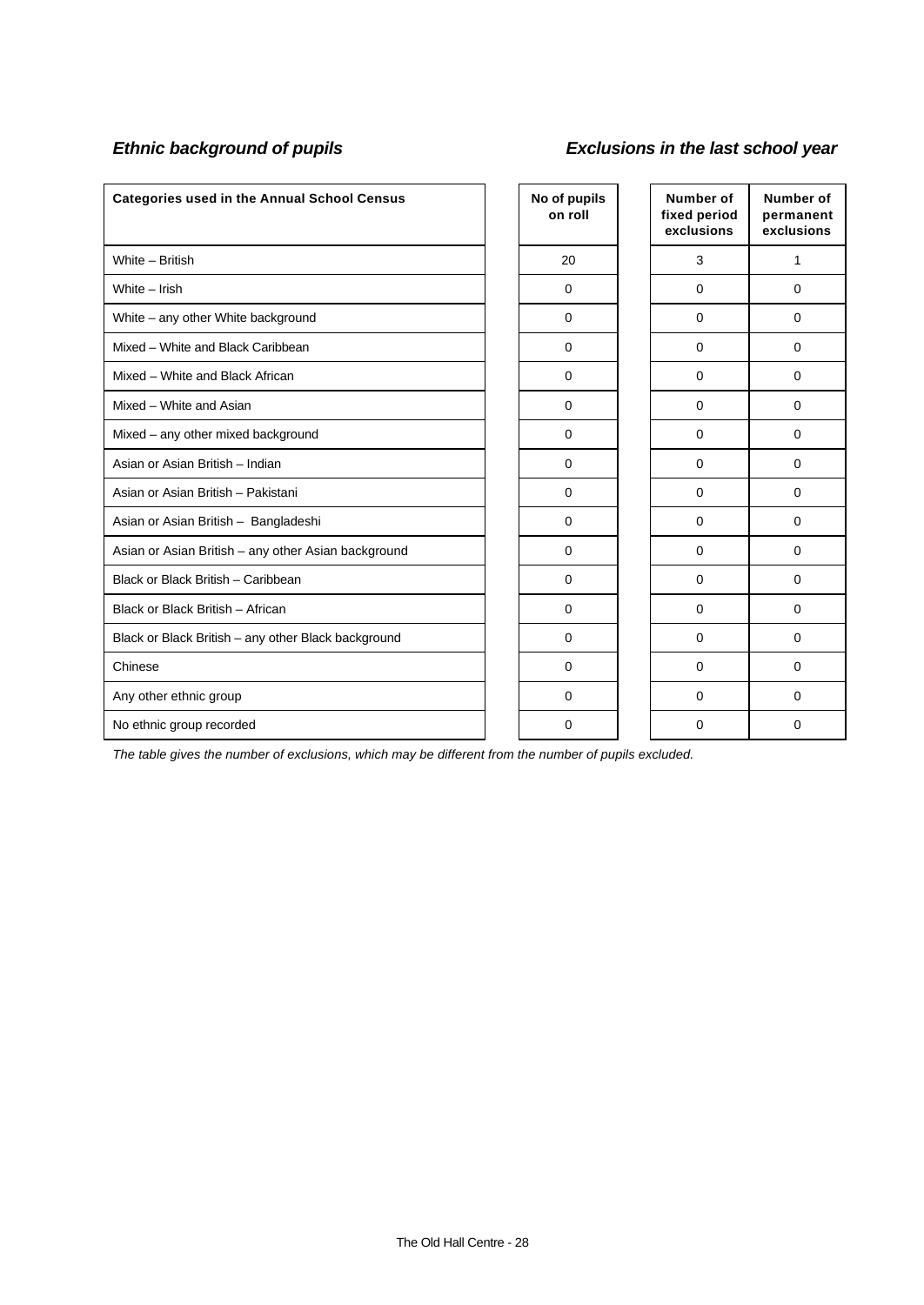# *Teachers and classes Financial information*

#### **Qualified teachers and classes: Y3 – Y6**

| Total number of qualified teachers (FTE) |  | Financial vear | 2002/03 |
|------------------------------------------|--|----------------|---------|
| Number of pupils per qualified teacher   |  |                |         |

*FTE means full-time equivalent.* 

#### **Education support staff: Y3 - Y6**

| Total number of education support staff |    | Balance brought forward from previous year |  |
|-----------------------------------------|----|--------------------------------------------|--|
| Total aggregate hours worked per week   | 92 | Balance carried forward to next year       |  |

| Financial year | 2002/03 |
|----------------|---------|
|----------------|---------|

|                                            | £        |
|--------------------------------------------|----------|
| Total income                               | 205,141  |
| Total expenditure                          | 205,141* |
| Expenditure per pupil                      | 10,257   |
| Balance brought forward from previous year |          |
| Balance carried forward to next year       |          |
|                                            |          |

\* of this, the Centre manages £35,454

#### *Recruitment of teachers*

| Number of teachers who left the unit during the last two years                                                 | 0.5 |  |  |
|----------------------------------------------------------------------------------------------------------------|-----|--|--|
| Number of teachers appointed to the unit during the last two years                                             |     |  |  |
|                                                                                                                |     |  |  |
| Total number of vacant teaching posts (FTE)                                                                    |     |  |  |
| Number of vacancies filled by teachers on temporary contract of a term or more (FTE)                           |     |  |  |
| Number of unfilled vacancies or vacancies filled by teachers on temporary contract of less than one term (FTE) |     |  |  |

*FTE means full-time equivalent.*